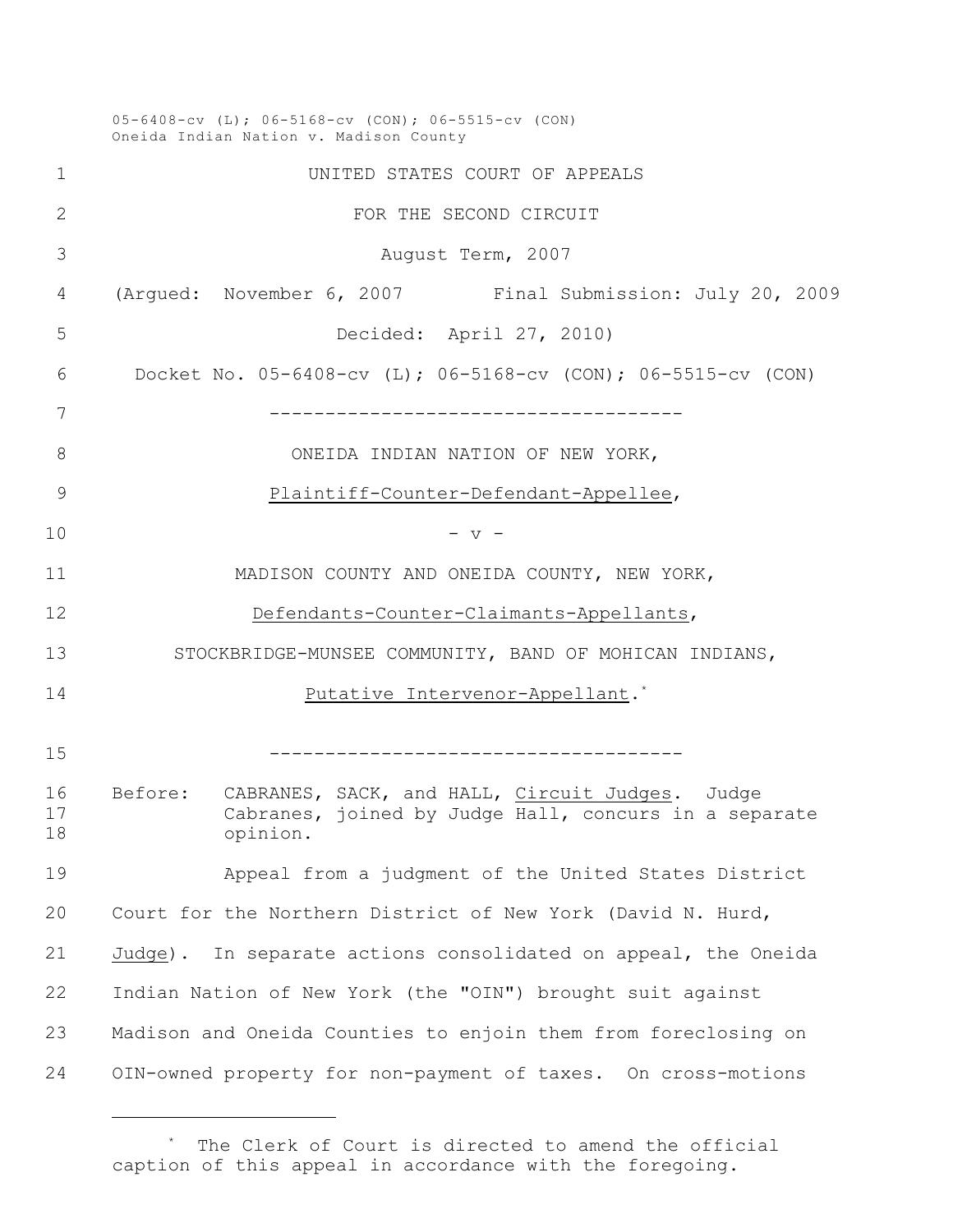| $\mathbf 1$    | for summary judgment, the district court ruled in favor of the            |
|----------------|---------------------------------------------------------------------------|
| 2              | We agree. We conclude that the OIN is immune from the<br>OIN.             |
| 3              | Counties' foreclosure actions under the principle that "[a]s a            |
| 4              | matter of federal law, an Indian tribe is subject to suit only            |
| 5              | where Congress has authorized the suit or the tribe has waived            |
| 6              | its immunity." Kiowa Tribe of Okla. v. Mfg. Techs., Inc., 523             |
| 7              | U.S. 751, 754 (1998). City of Sherrill, N.Y. v. Oneida Indian             |
| 8              | Nation of N.Y., 544 U.S. 197 (2005) is not to the contrary.               |
| 9              | Separately, we conclude that the district court did not abuse its         |
| 10             | discretion by denying the motion to intervene brought by the              |
| 11             | Stockbridge-Munsee Community, Band of Mohican Indians. Judge              |
| 12             | Cabranes concurs in the judgment and opinion of the Court and             |
| 13             | files a separate opinion, in which Judge Hall concurs.                    |
| 14             | Affirmed.                                                                 |
| 15             | DAVID M. SCHRAVER, Nixon Peabody LLP,                                     |
| 16<br>17       | Rochester, NY, for Defendants-Counter-<br>Claimants-Appellants.           |
| 18             | MICHAEL R. SMITH, Zuckerman Spaeder LLP                                   |
| 19<br>20       | (David A. Reiser, of counsel; Peter D.<br>Carmen of Oneida Nation Legal   |
| 21             | Department, Verona, NY, on the brief),                                    |
| 22             | Washington, DC, for Plaintiff-Counter-                                    |
| 23             | Defendant-Appellee.                                                       |
| 24             | DON B. MILLER, Don. B. Miller, P.C.,                                      |
| 25<br>26       | Boulder, CO, for Putative Intervenor-<br>Appellant.                       |
| 27             | ANDREW D. BING, Assistant Solicitor                                       |
|                | General, State of New York (Andrew M.                                     |
|                |                                                                           |
|                | Cuomo, Attorney General, on the brief;                                    |
| 28<br>29<br>30 | Barbara D. Underwood, Solicitor General;                                  |
| 31<br>32       | Daniel Smirlock, Deputy Solicitor<br>General; and Peter H. Schiff, Senior |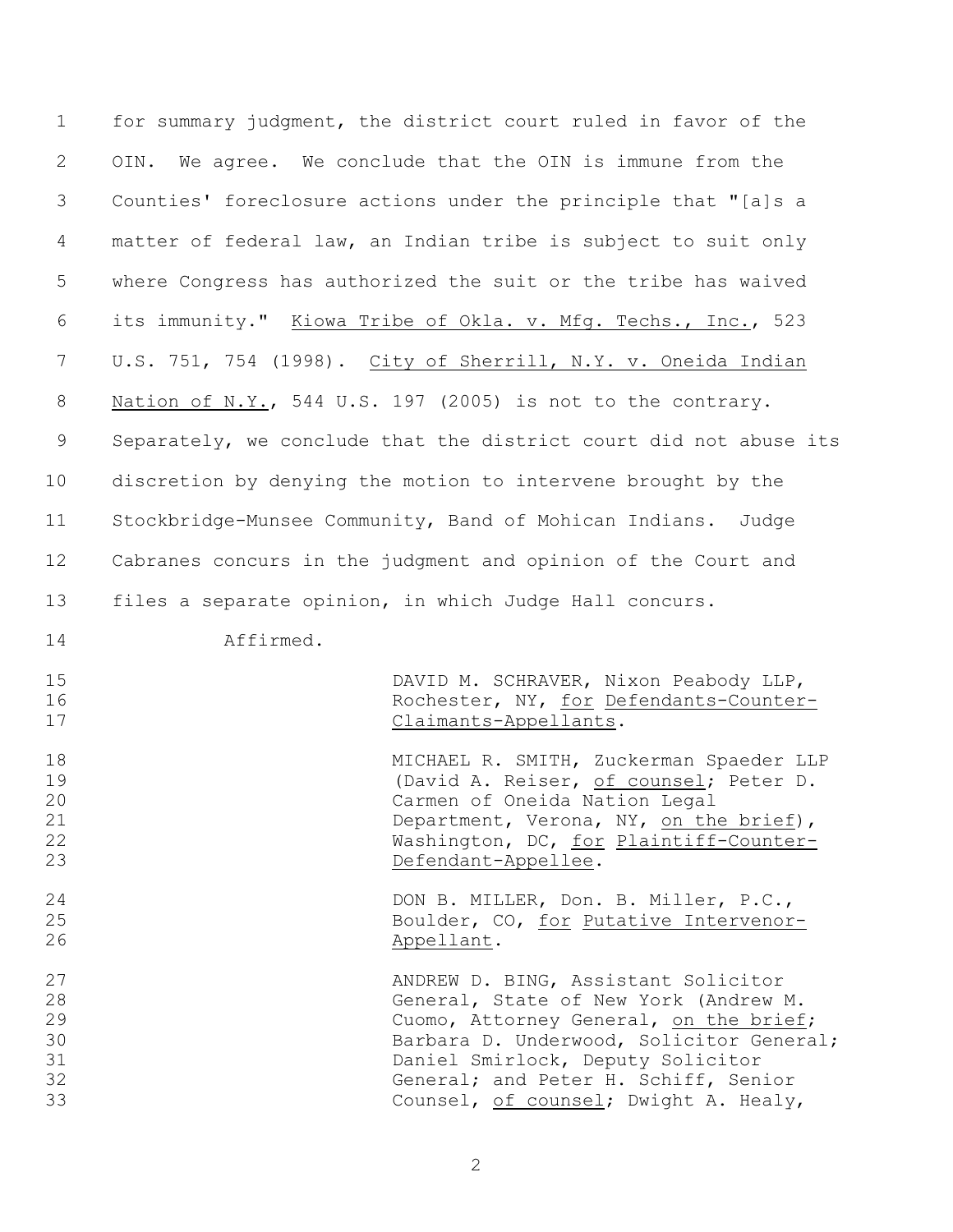|                | White & Case LLP, co-counsel), New York, |
|----------------|------------------------------------------|
|                | NY, for Amicus Curiae State of New York. |
|                | RONALD J. TENPAS, Assistant Attorney     |
|                | General; Samuel C. Alexander, Elizabeth  |
|                | Ann Peterson, and Kathryn E. Kovacs,     |
| 6              | U.S. Department of Justice Environment & |
|                | Natural Resources Division, Appellate    |
| 8              | Section; and Thomas Blaser, U.S.         |
|                | Department of the Interior, Washington,  |
| 1 <sub>0</sub> | DC, for Amicus Curiae United States.     |
|                |                                          |

11 SACK, Circuit Judge:

 This appeal is but the latest chapter in a lengthy dispute over the payment of state and local taxes by the plaintiff-appellee Oneida Indian Nation of New York (the "OIN"). The Supreme Court most recently addressed the OIN's tax obligations in City of Sherrill, N.Y. v. Oneida Indian Nation of N.Y., 544 U.S. 197 (2005) ("Sherrill"). The Court rejected the OIN's contention that parcels of lands allegedly within the boundaries of an Indian reservation once occupied by the Oneidas, which were sold to non-Indians during the early 19th century and bought back by the OIN on the open market in the 1990s, thereby came under the sovereign dominion of the OIN and were therefore 23 exempt from municipal taxation.<sup>1</sup> The OIN nonetheless now seeks

 $1$  The OIN's suit against Madison County, which is one of the actions consolidated in this appeal, was once consolidated with three other actions involving the City of Sherrill. See Oneida Indian Nation of N.Y. v. Madison County, 401 F. Supp. 2d 219, 223 (N.D.N.Y. 2005) (explaining history). In Oneida Indian Nation of N.Y. v. City of Sherrill, N.Y., 337 F.3d 139 (2d Cir. 2003), this Court ruled in favor of the OIN with respect to those three other actions, but vacated the Madison County action, which we found to have been dealt with in a "procedurally improper" manner by the district court. Id. at 170; see also id. at 145- 46, 171. The Supreme Court granted certiorari with respect to the three actions in which we had ruled in the OIN's favor, and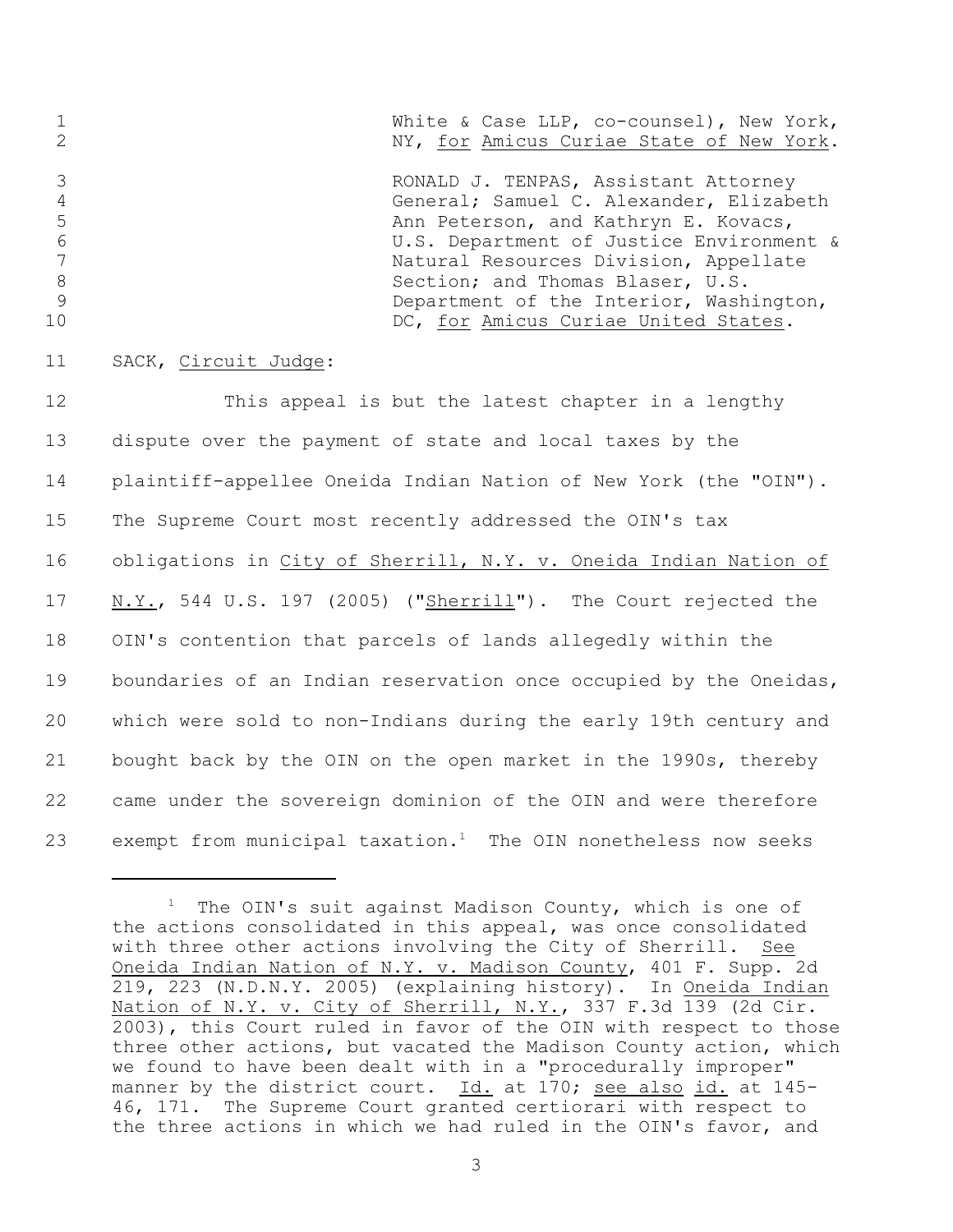to enjoin the defendants-appellants Madison and Oneida Counties (the "Counties") from foreclosing on this property for non- payment of county taxes. On cross-motions for summary judgment brought in both of the cases that are consolidated on this appeal, the district court ruled in favor of the OIN. See Oneida Indian Nation v. Oneida County, 432 F. Supp. 2d 285, 292 (N.D.N.Y. 2006) ("Oneida County"); Oneida Indian Nation of N.Y. v. Madison County, 401 F. Supp. 2d 219, 232-33 (N.D.N.Y. 2005) ("Madison County"). We affirm on the ground that the OIN is immune from suit under the long-standing doctrine of tribal sovereign immunity. The remedy of foreclosure is therefore not available to the Counties.

 The Stockbridge-Munsee Community, Band of Mohican 14 Indians ("Stockbridge")<sup>2</sup> filed a motion to intervene in Oneida County pursuant to Federal Rule of Civil Procedure 24(a), with the goal of obtaining dismissal of that action to the extent that the land at issue was found to overlap with Stockbridge's purported six-square-mile reservation. The district court rejected Stockbridge's motion, finding that Stockbridge could not demonstrate an interest in the Oneida County litigation. See 432

reversed in Sherrill, 544 U.S. 197. The instant case is thus closely related to Sherrill, although it does not involve any identical actions.

Stockbridge is referred to by various similar names in the papers before us. We employ that used by its counsel in its brief submitted to this Court.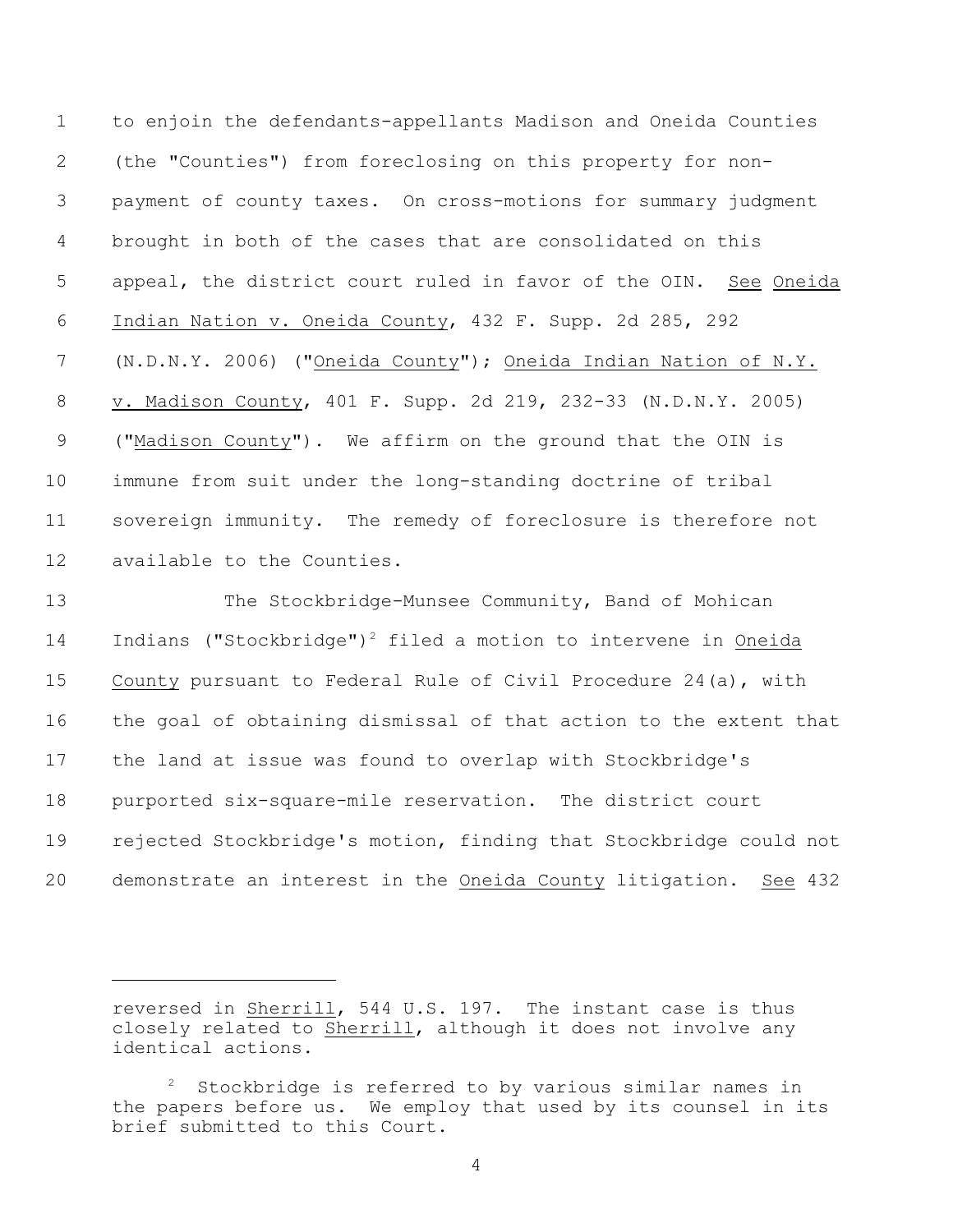1 F. Supp. 2d at 291-92. We conclude that this was not an abuse of 2 discretion.

| 3              | <b>BACKGROUND</b>                                                          |
|----------------|----------------------------------------------------------------------------|
| $\overline{4}$ | The history of the land at issue here and transactions                     |
| 5              | affecting it has been set forth at some length in several other            |
| 6              | opinions of this and other courts. See, e.g., Sherrill, 544 U.S.           |
| 7              | at 203-12; Oneida Indian Nation of N.Y. v. City of Sherrill,               |
| 8              | N.Y., 337 F.3d 139, 146-52 (2d Cir. 2003) ("Oneida Indian Nation           |
| 9              | of N.Y."), rev'd, Sherrill, 544 U.S. 197; Oneida Indian Nation of          |
| 10             | N.Y. v. City of Sherrill, N.Y., 145 F. Supp. 2d 226, 232-36                |
| 11             | (N.D.N.Y. 2001), aff'd in part, vacated and remanded in part,              |
| 12             | Oneida Indian Nation of N.Y., 337 F.3d 139, rev'd, Sherrill, 544           |
| 13             | U.S. 197. We recite only those facts that we think are necessary           |
| 14             | for an understanding of our resolution of this appeal.                     |
| 15             | The OIN's Land                                                             |
| 16             | The OIN is a federally recognized Indian Tribe that is                     |
| 17             | directly descended from the Oneida Indian Nation ("Oneida                  |
| 18             | Nation"). <sup>3</sup> The Oneida Nation's lands once encompassed some six |

Oneida Indian Nation of N.Y., 337 F.3d at 144 n.1.

3

Despite our use of the "OIN" acronym, the Oneida Indian Nation of New York should not be confused with the original Oneida Indian Nation, which is not a federally recognized tribe and is not a party to these consolidated cases. . . . [T]he original Oneida Indian Nation became divided into three distinct bands, the New York Oneidas, the Wisconsin Oneidas, and the Canadian Oneidas, by the middle of the nineteenth century.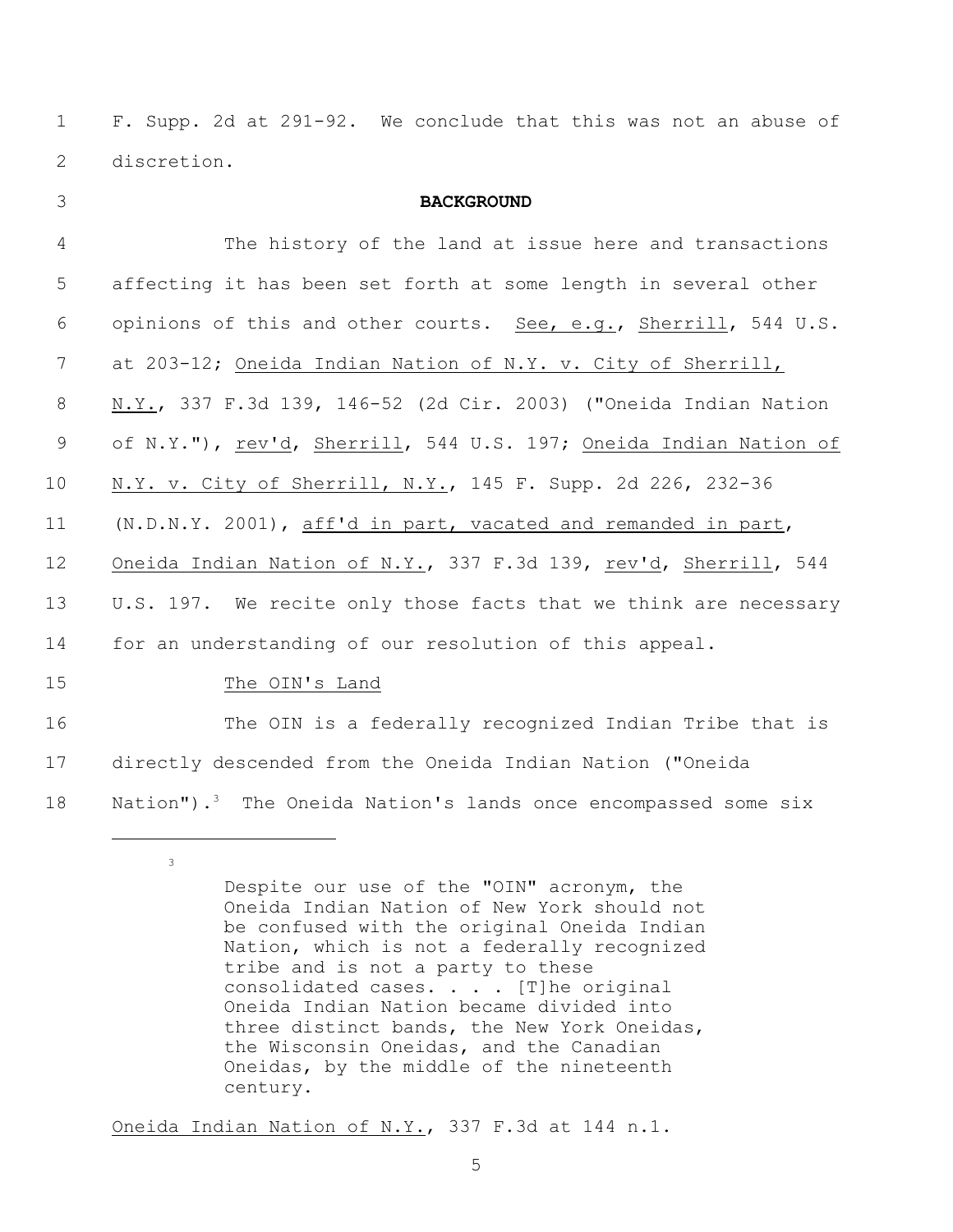million acres in what is now central New York State. In 1788, pursuant to the Treaty of Fort Schuyler between the Oneida Nation and the State of New York, the Nation ceded title to nearly all of its land to the State, retaining a reservation of only approximately 300,000 acres. Sherrill, 544 U.S. at 203.

 In 1790, Congress passed the first Indian Trade and Intercourse Act. See Act of July 22, 1790, ch. 33, 1 Stat. 137 ("Nonintercourse Act"). The Nonintercourse Act, which remains substantially in force today, bars the sale of tribal land without federal government acquiescence. Sherrill, 544 U.S. at 204. In spite of the provisions of the Act, towards the end of the 18th century and at the beginning of the 19th century, the Oneida Nation sold substantial portions of the remaining reservation land to New York State and to private parties without the federal supervision that the Act required. See id. at 205- 06; Oneida Indian Nation of N.Y., 337 F.3d at 147-48. See also United States v. Oneida Nation of N.Y., 477 F.2d 939, 940 (Ct. Cl. 1973) (concluding that the federal government owed a fiduciary duty to protect members of the Oneida Nation in connection with their land dealings with New York State between 1795 and 1846). That land was subsequently sold to non-Indians in free-market transactions. See Oneida Indian Nation of N.Y. v. City of Sherrill, N.Y., 145 F. Supp. 2d at 234 & n.3. By 1838, the Oneida Nation had sold all but 5,000 acres of the reservation that had been created by the Treaty of Fort Schuyler. See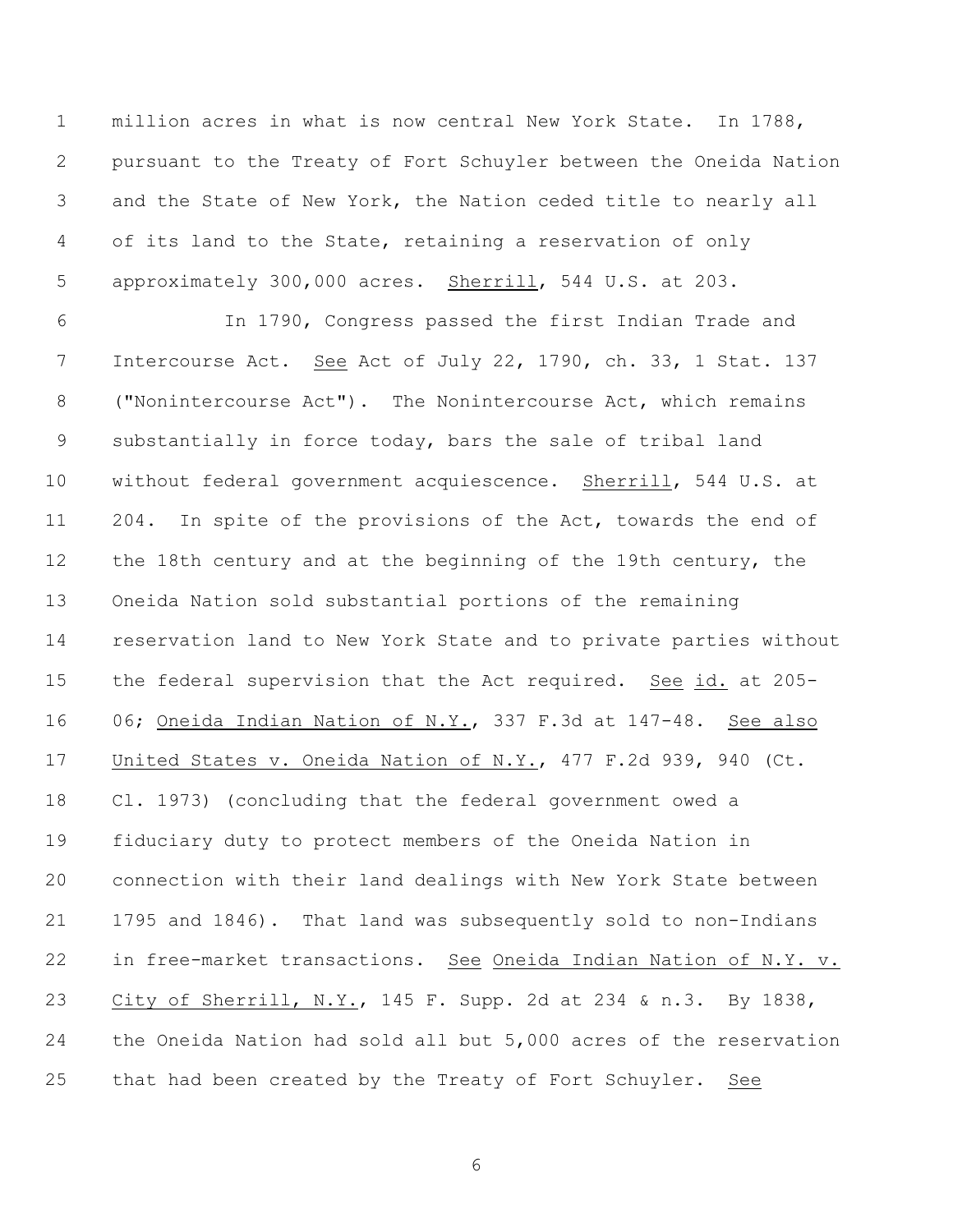Sherrill, 544 U.S. at 206. By 1920, that number had dwindled to thirty-two acres. Id. at 207.

 Beginning in 1970, descendants of members of the Oneida Nation pursued federal litigation against local governments in New York in an effort to assert that certain of New York State's purchases of reservation land during the late 18th and early 19th centuries had been in violation of the Nonintercourse Act, and therefore had not terminated the Oneidas' right to possess the land. See id. at 208-11 (summarizing cases). In the 1990s, OIN tribe members also began to purchase, through open-market transactions, land that had once been a part of the Oneida Nation's reservation. See Oneida Indian Nation of N.Y., 337 F.3d at 144.

## The Supreme Court's Decision in Sherrill

 At issue in Sherrill were parcels of land in the city of Sherrill (located in Oneida County, New York) that had originally been part of the Oneida Nation reservation as established by the Treaty of Fort Schuyler, but that had been transferred by the Oneida Nation to one of its members in 1805, and then in 1807 sold by that person to a non-Indian. Sherrill, 544 U.S. at 211. The OIN re-acquired these parcels on the open market in 1997 and 1998. Id. In Sherrill, the OIN asserted that these properties were exempt from taxation, arguing 24 that because the Court in [Oneida County,

N.Y. v. Oneida Indian Nation of N.Y., 470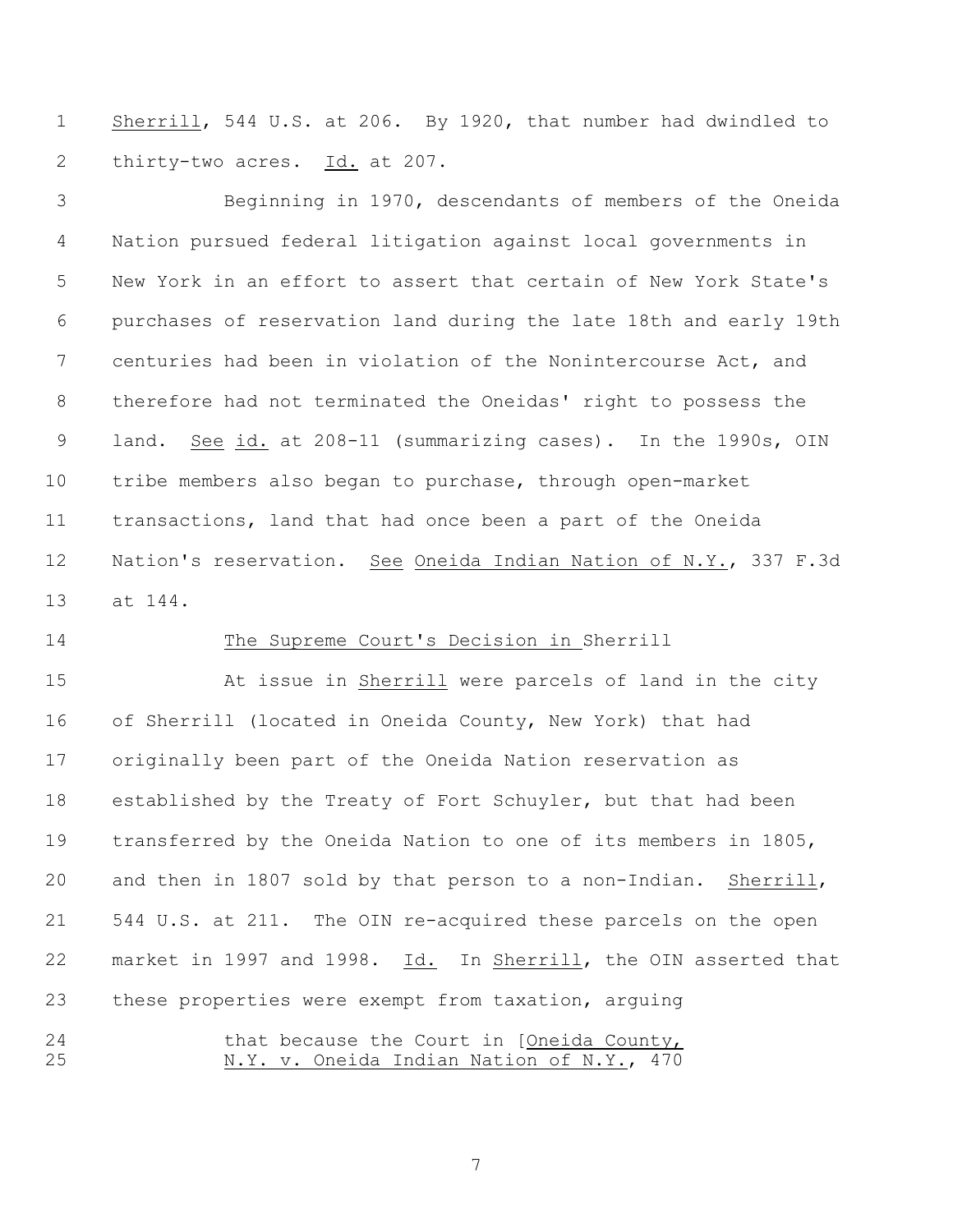1 U.S. 226 (1985)<sup>4</sup>] recognized the Oneidas' aboriginal title to their ancient reservation land and because the Tribe has now acquired the specific parcels involved in this suit in the open market, it has unified fee and aboriginal title and may now assert sovereign 7 dominion over the parcels.

 Id. at 213. Based on that contention, the OIN had brought suit in the United States District Court for the Northern District of New York seeking injunctive and declaratory relief that would require recognition of its present and future sovereign immunity from local taxation on the land. Id. at 214. We agreed on the 13 basis that "land in Indian country . . . is not subject to state taxation absent express congressional authorization." Oneida Indian Nation of N.Y., 337 F.3d at 154 (citing, inter alia, Worcester v. State of Ga., 31 U.S. 515, 557 (1832), White Mountain Apache Tribe v. Bracker, 448 U.S. 136, 151 (1980), and 18 Montana v. Blackfeet Tribe of Indians, 471 U.S. 759, 765 (1985)). The Supreme Court reversed. It "reject[ed] the unification theory of OIN and the United States and h[e]ld that 'standards of federal Indian law and federal equity practice' preclude[d] the Tribe from rekindling embers of sovereignty that long ago grew cold." Sherrill, 544 U.S. at 214. Noting that "justifiable expectations, grounded in two centuries of New York's exercise of regulatory jurisdiction, until recently

In this 1985 case, the Court permitted the OIN to seek monetary damages for the sale of its land in the late 18th and early 19th centuries, but "reserved for another day the question whether 'equitable considerations' should limit the relief available to the present-day Oneidas." Sherrill, 544 U.S. at 213 (citing Oneida County, N.Y., 470 U.S. at 253, n.27).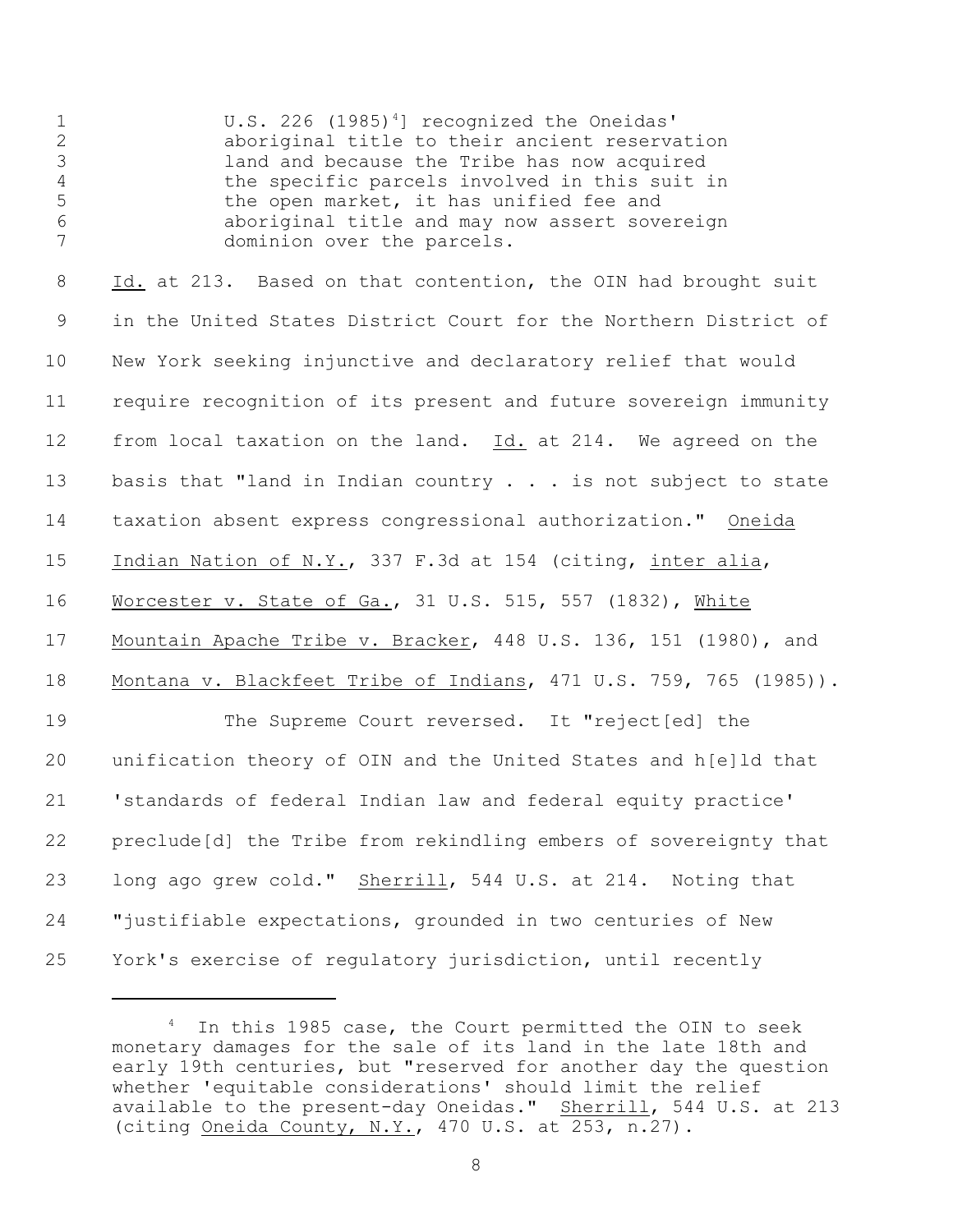uncontested by OIN, merit heavy weight," id. at 215-16, the Court

concluded:

3 [T]he distance from 1805 to the present day, the Oneidas' long delay in seeking equitable relief against New York or its local units, and developments in the city of Sherrill spanning several generations, evoke the doctrines of laches, acquiescence, and impossibility, and render inequitable the piecemeal shift in governance this suit seeks 11 unilaterally to initiate.

13 Id. at 221.

Madison County's Actions

 Madison County has regularly assessed taxes with respect to the parcels of land in the county that were purchased by the OIN in the 1990s that are claimed to lie within the boundaries of the reservation described in the Treaty of Fort Schuyler. See Madison County, 401 F. Supp. 2d at 223. Each year in which the OIN failed to pay property taxes, Madison County would initiate foreclosure proceedings against the OIN-owned parcels as part of its yearly foreclosure actions in state court. 23 Madison County would then abandon the foreclosure proceedings against the OIN-owned parcels, in anticipation of a resolution of the taxability question in Sherrill, when it became clear that the Sherrill litigation would continue for another year. Id. Madison County initiated and then abandoned foreclosure proceedings in this manner in each year until 2003, id., when this Court effectively separated the on-going Madison County litigation from the Sherrill litigation and remanded it to the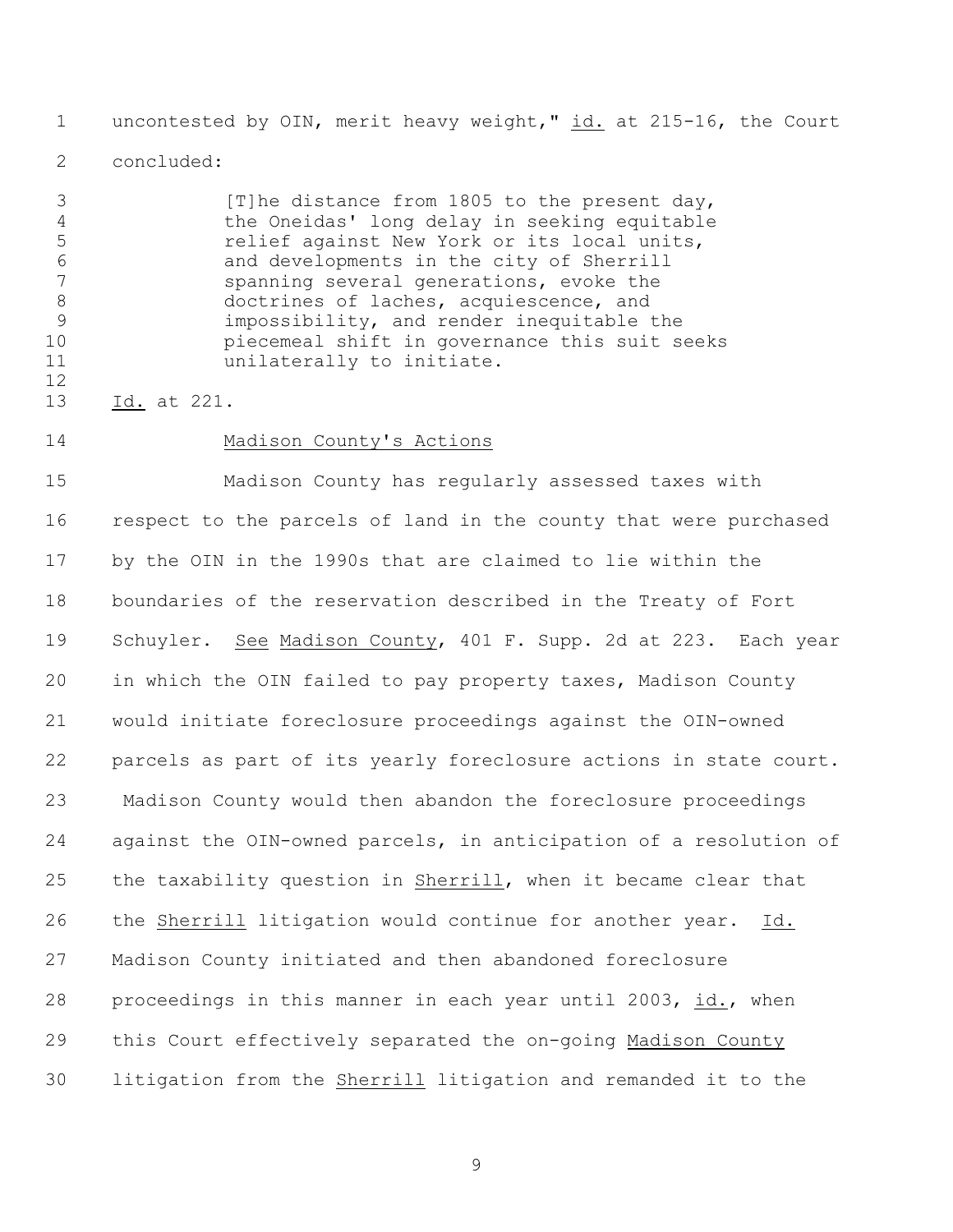district court for further proceedings**,** see Oneida Indian Nation of N.Y., 337 F.3d at 171.

 On November 14, 2003, the county instituted a foreclosure action with respect to such OIN-owned property in New York State court. Madison County, 401 F. Supp. 2d at 223. This time, however, the county did not abandon these foreclosure proceedings as it has done in previous years. A Petition and Notice of Foreclosure was mailed to the owners of property that the county was seeking foreclosure upon for non-payment of taxes, including the OIN, on December 8, 2004, and was published in December 2004 and January 2005. Id. It specified March 31, 12 2005, as the last day for redemption of these properties.<sup>5</sup> Id. The Supreme Court decided Sherrill on March 29, 2005, just two days before this final day of redemption. Id. On April 28, 2005, Madison County moved for summary judgment in the 2003 state court foreclosure action. Id. In the instant federal proceedings, however, which had been pending in the district court following this Court's remand in 2003, the district court issued a preliminary injunction enjoining the state foreclosure

 New York Real Property Tax Law  $$$  1110 requires at least two years of notice prior to the expiration of a redemption period. The OIN contends, and the district court agreed, that it was a violation of constitutional due process guarantees for the county to fail to comply with this two-year notice provision by issuing notice on December 8, 2004, that the redemption period would expire on March 31, 2005, less than two years later. Because we decide this case on other grounds, we need not and do not reach this ruling. We also do not reach a similar due process argument that is made with respect to Oneida County's foreclosure procedures.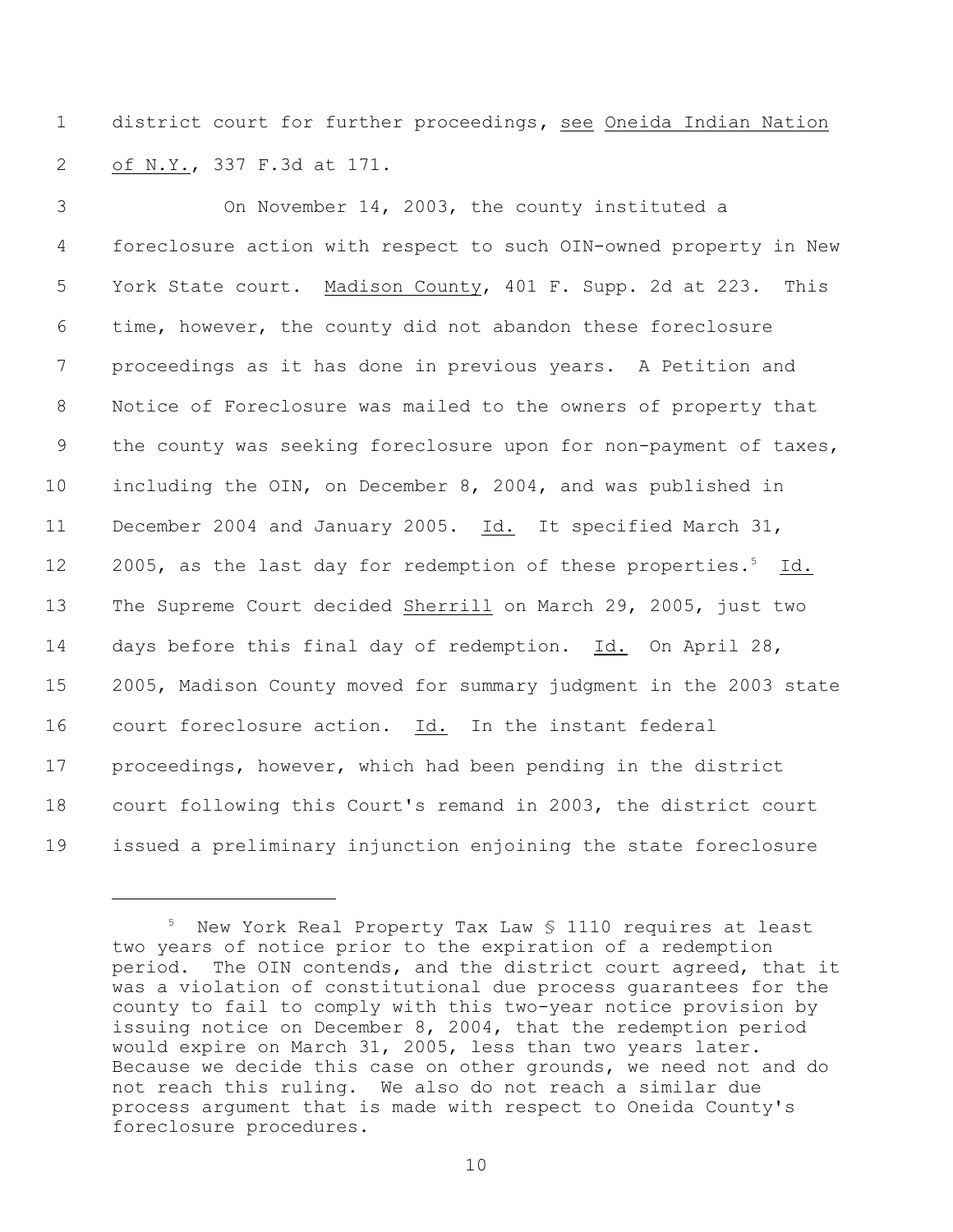proceedings. See id.; Oneida Indian Nation of N.Y. v. Madison County, 376 F. Supp. 2d 280, 283 (N.D.N.Y. 2005).

Oneida County's Actions

 Oneida County follows a property tax foreclosure procedure that is different from Madison County's. Pursuant to county law, the county arranges for and advertises a tax auction for the sale of any property on which taxes, which are uniformly due on January 31, are delinquent by six months or more. See Oneida County, 432 F. Supp. 2d at 287. The tax sale is held on the last business day of December. Id. The delinquent taxpayer then has three years to redeem the property, and an additional thirty days following receipt of a Final Notice Before Redemption. Id. at 287-88. This process was adhered to with respect to all 280 OIN-owned parcels located within both Oneida County and, allegedly, the reservation boundaries established by the Treaty of Fort Schuyler. During the summer and early autumn of 2005, Final Notices Before Redemption were delivered to the OIN regarding 187 of those parcels. Id. at 288. On October 28, 2005, the OIN sought and received a restraining order preventing further foreclosure efforts against any of the 280 parcels,

pending this outcome of this litigation. See id.

Stockbridge

 Stockbridge seeks to intervene in these proceedings based on its contention that fifty-two land parcels (two in Oneida County and fifty in Madison County) are part of an undiminished reservation of the Stockbridge Band rather than the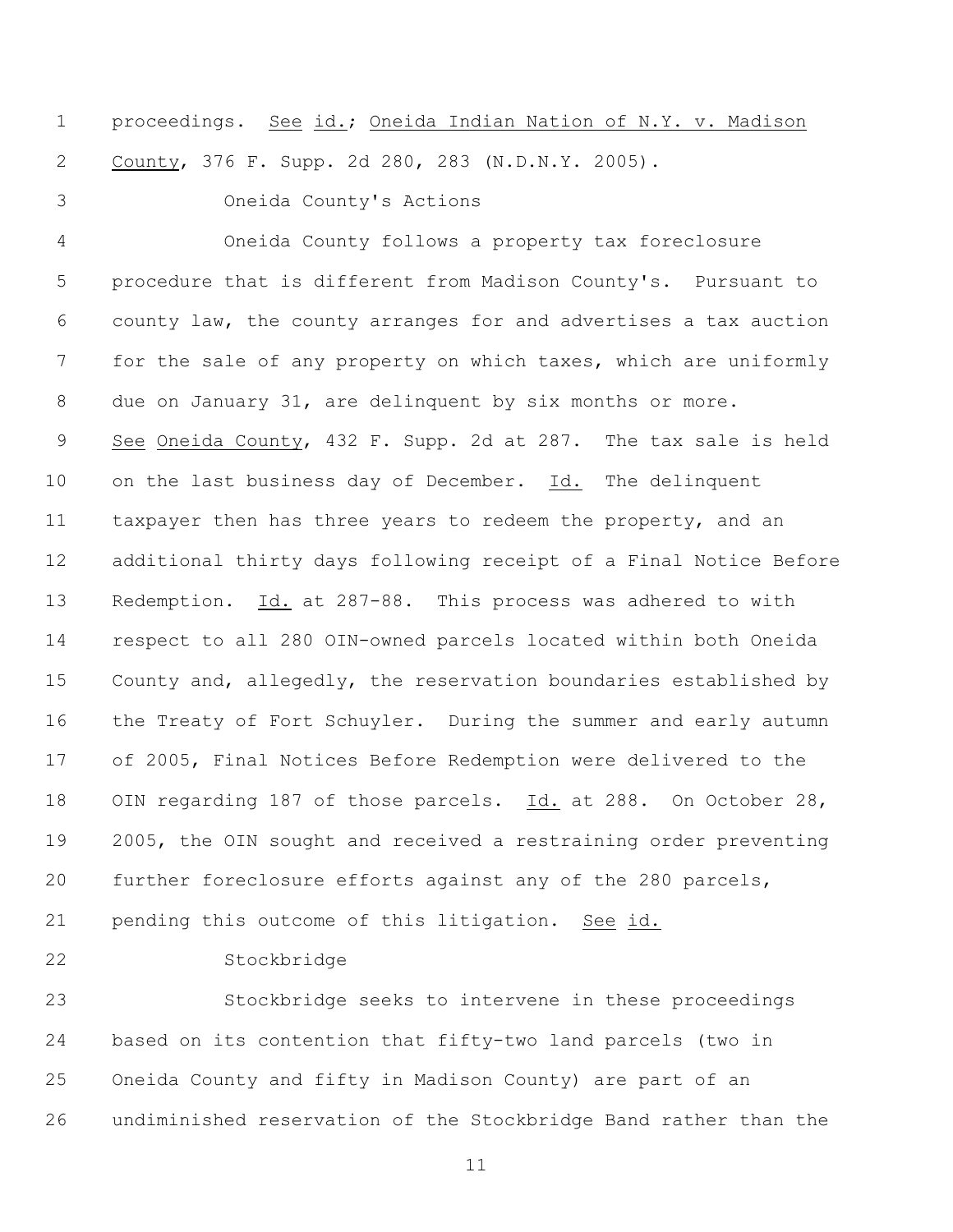Oneidas. There is litigation pending addressing this claim in the Northern District of New York. See Stockbridge-Munsee v. State of New York, No. 3:86-CV-1140 (N.D.N.Y. Oct. 15, 1986). Stockbridge argues that the Treaty of Fort Schuyler set aside a six-square-mile permanent reservation for the Stockbridge Band, separate from a surrounding 250,000 acre tract reserved for the Oneidas.

### 8 District Court Proceedings

 In both of the cases consolidated on appeal, the district court concluded that the remedy of foreclosure was not available to the Counties on four independent grounds: 1) the Nonintercourse Act renders the OIN's properties inalienable and therefore not subject to foreclosure, see Madison County, 401 F. Supp. 2d at 227; Oneida County, 432 F. Supp. 2d at 289; 2) tribal sovereign immunity bars suit against the OIN, see Madison County, 401 F. Supp. 2d at 228-29; Oneida County, 432 F. Supp. 2d at 289; 3) the Due Process Clause of the Fifth Amendment was violated by the Counties' failure to give the OIN adequate notice of the expiration of the redemption period, see Madison County, 401 F. Supp. 2d at 230; Oneida County, 432 F. Supp. 2d at 289-90; and 4) the land in question is exempt from taxation under New York State law, see Madison County, 401 F. Supp. 2d at 231; Oneida County, 432 F. Supp. 2d at 290.

 The district court denied Stockbridge's motion to intervene in Oneida County on the ground that Stockbridge could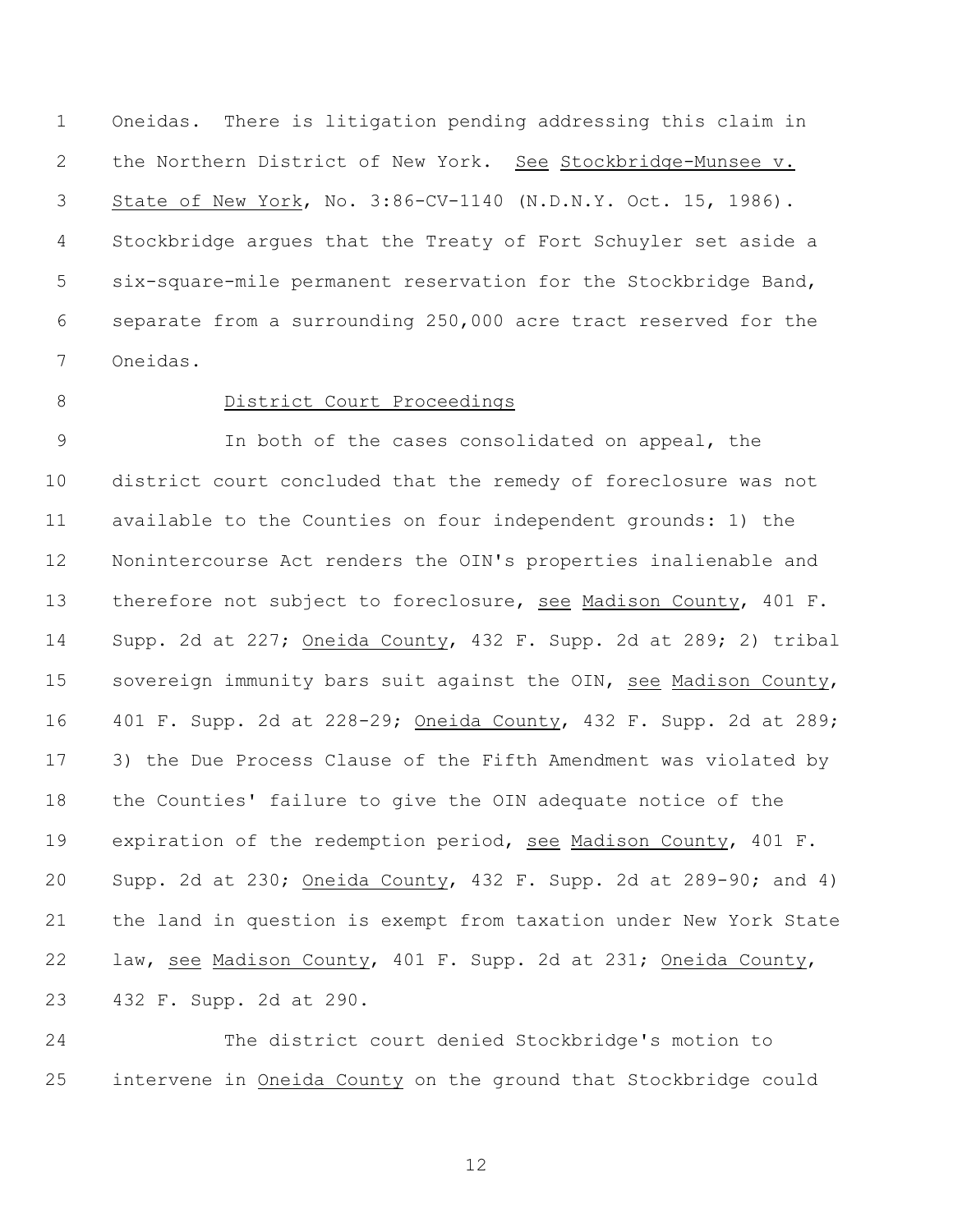not demonstrate sufficient interest in the litigation. See 432 F. Supp. 2d at 291-92.

 The Counties appeal from the grant of summary judgment against them. Stockbridge appeals from the district court's denial of its motion to intervene. The State of New York appears as amicus curiae in support of the Counties, urging us to reverse the decision of the district court. Upon order of this Court, the United States also submitted a brief as amicus curiae. In that brief, the United States urges us to affirm on the ground that the OIN's tribal sovereign immunity bars the Counties' efforts to foreclose on OIN-owned land.

12 Since this Court heard oral argument in this matter, there have been several developments that affect the practical implications of this Court's decision on Madison and Oneida Counties. While these developments do not render moot any of the issues before this Court on appeal, we think it useful to describe them briefly.

 In a Record of Decision issued on May 20, 2008, in response to the OIN's application, the Department of the Interior determined that it would take 13,003.89 acres of the OIN-owned land at issue in this appeal into trust, pursuant to 25 U.S.C. § 465 and 25 C.F.R. Part 151. See Department of the Interior, Record of Decision, May 20, 2008 ("Record of Decision"). Notice of this decision was published in the Federal Register on May 23, 2008. 73 Fed. Reg. 30144. This land will no longer be subject to state or local taxation. 25 U.S.C. § 465. As a result, only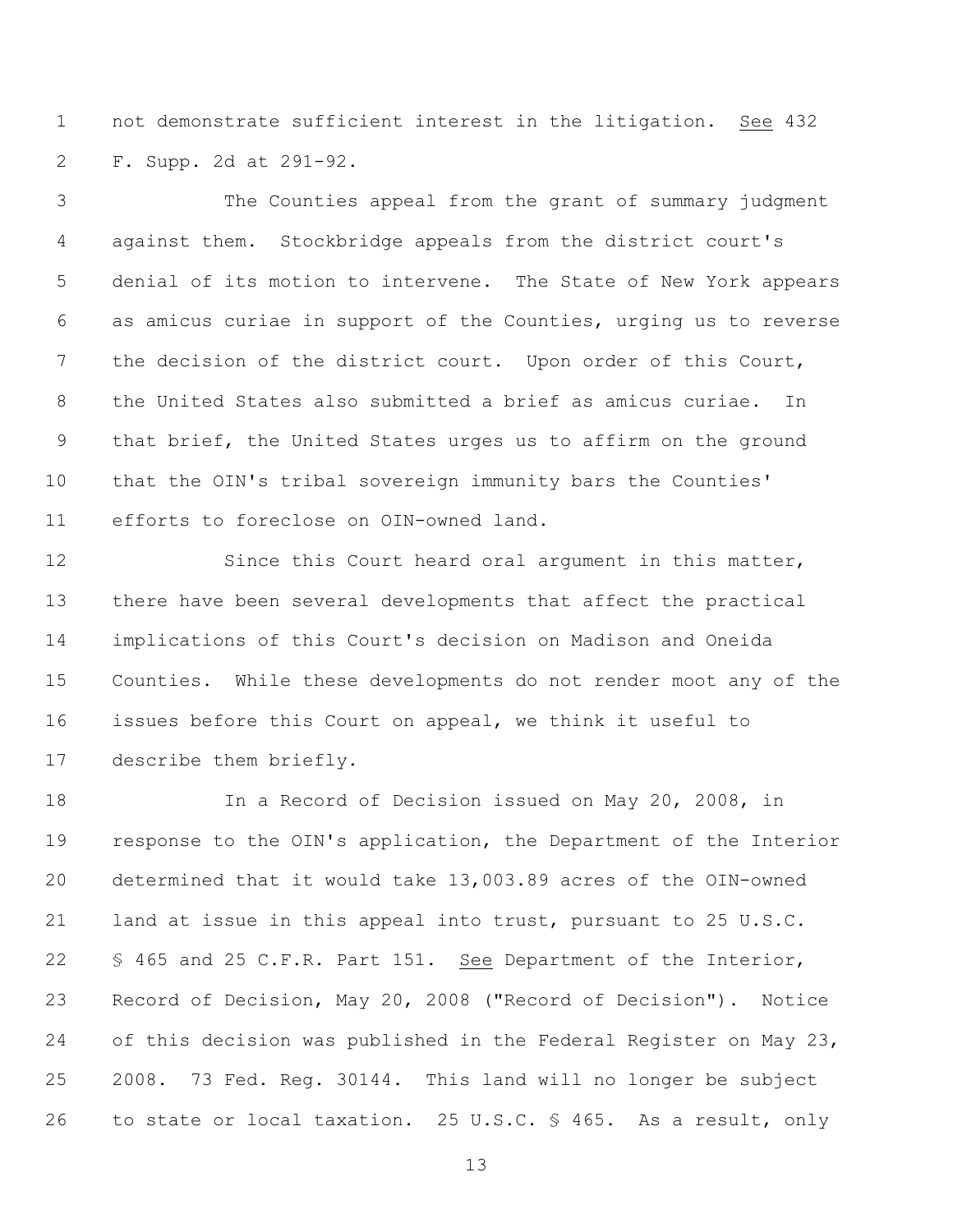approximately 4,000 of the 17,000 acres of property originally at issue in this case will remain subject to state and local taxation in the future.

 In connection with the land trust, in order to satisfy the trust regulations, the OIN has posted letters of credit securing the payment of all taxes, penalties, and interest determined by the courts to be due on the land at issue and has agreed to supplement or replace those letters to secure payment of any additional penalties and interest that may accrue while litigation concerning the trust decision is pending. Record of Decision at 53. These letters cover substantially all taxes, penalties, and interest assessed on all of the OIN-owned property at issue in this case, including those parcels that the Department of the Interior has decided not to take into trust. Accordingly, notwithstanding this Court's decision on this appeal, it appears that the Counties will receive back payment of all taxes, penalties, and interest due on the property at issue in this lawsuit. Despite this development and the practical implications it has for the parties in this case, we reiterate that it does not render moot any of the issues raised on nor affect our consideration of this appeal.

### **DISCUSSION**

# I. Standard of Review

 "We review a district court's grant of summary judgment 25 de novo, construing the evidence in the light most favorable to the non-moving party and drawing all reasonable inferences in its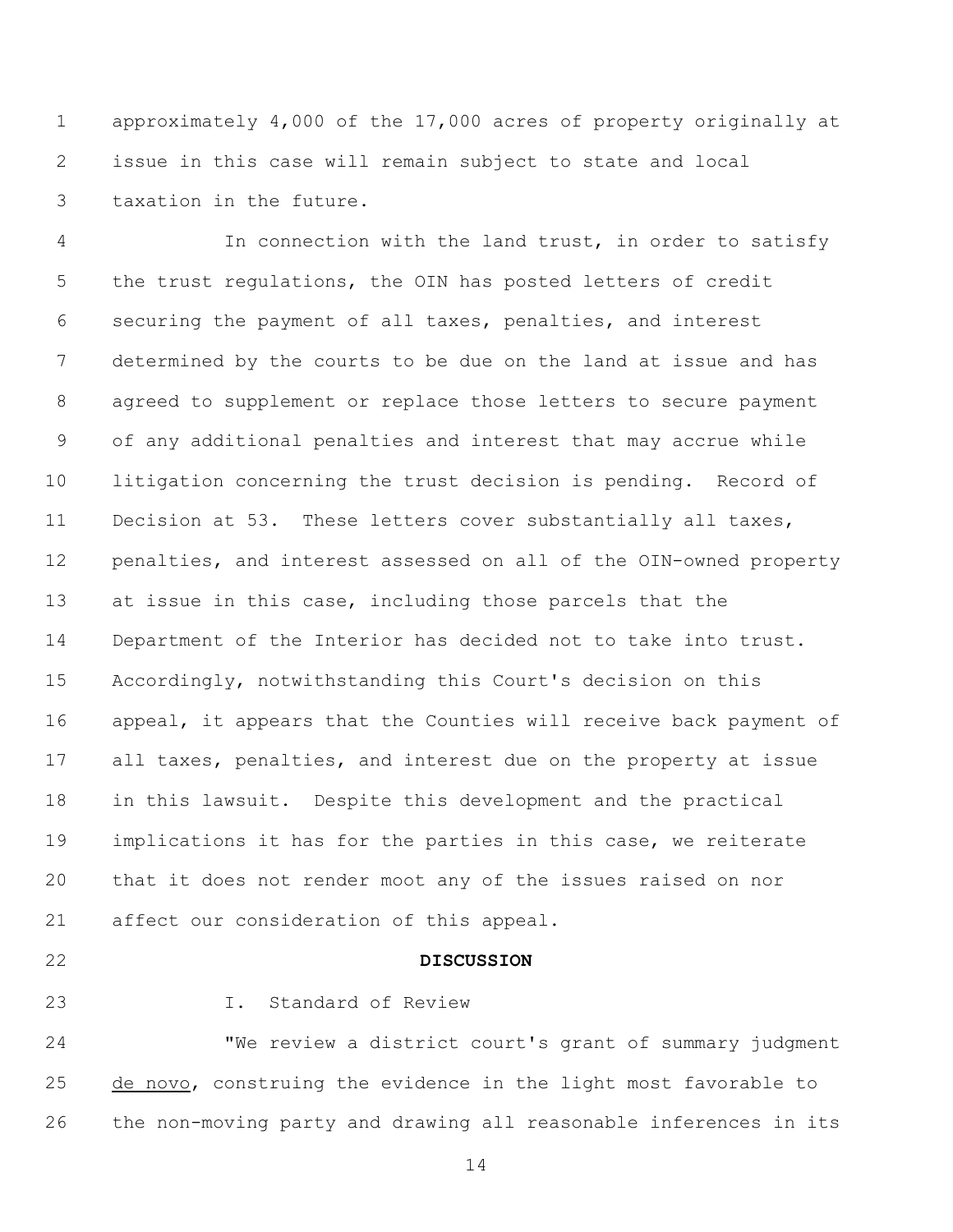favor." Allianz Ins. Co. v. Lerner, 416 F.3d 109, 113 (2d Cir. 2005). "[S]ummary judgment is appropriate where there exists no genuine issue of material fact and, based on the undisputed facts, the moving party is entitled to judgment as a matter of law." D'Amico v. City of N.Y., 132 F.3d 145, 149 (2d Cir. 1998); see also Fed. R. Civ. Pro. 56(c).

7 II. Tribal Sovereign Immunity

## A. The Distinction Between Sovereign Authority Over Reservation Lands And Sovereign Immunity From Suit

11 The Counties assert that the Supreme Court's decision in Sherrill requires reversal here because the Sherrill Court ruled that the land in question is not sovereign tribal land, and it is therefore subject to taxation. The Counties interpret Sherrill to hold that the OIN cannot assert sovereign immunity to prevent a foreclosure action on such land.

 We think that this argument improperly conflates two distinct doctrines: tribal sovereign authority over reservation lands and tribal sovereign immunity from suit. The freedom from state taxation, in the broader context of immunity from state regulation, which is addressed in Sherrill, arises from a tribe's sovereign authority over its reservation lands. This sovereign authority was examined by the Supreme Court as early as 1832:

 From the commencement of our government, congress has passed acts to regulate trade and intercourse with the Indians; which treat them as nations, respect their rights, and manifest a firm purpose to afford that protection which treaties stipulate. All 30 these acts . . . manifestly consider the several Indian nations as distinct political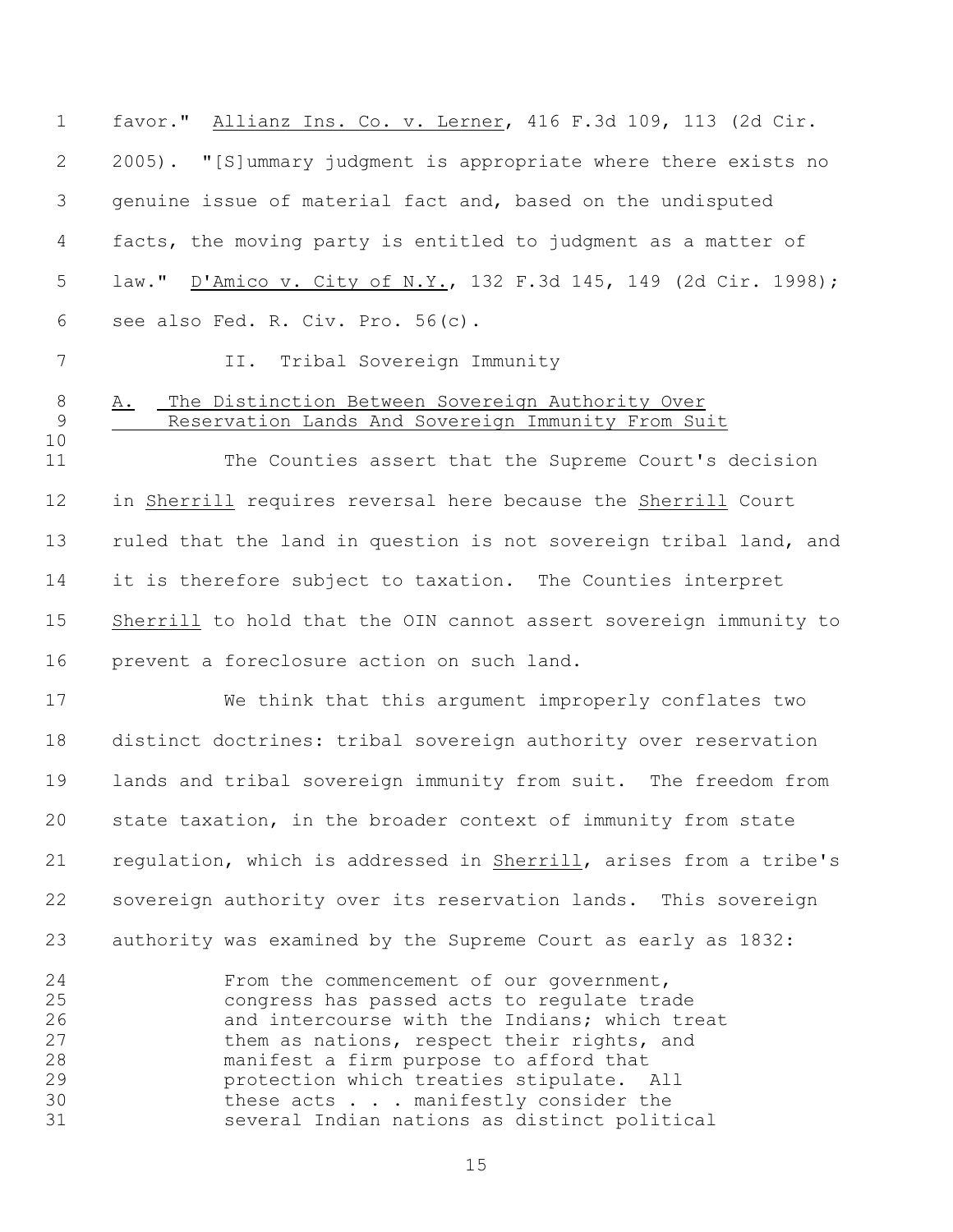| 1       |           | communities, having territorial boundaries, |  |
|---------|-----------|---------------------------------------------|--|
|         |           | within which their authority is             |  |
| $\beta$ | exclusive |                                             |  |

 Worcester v. State of Ga., 31 U.S. 515, 556-57 (1832) (Marshall, C.J.), abrogated on other grounds as recognized by Nevada v. Hicks, 533 U.S. 353, 361-62 (2001) (remarking that "the Indians' right to make their own laws and be governed by them does not exclude all state regulatory authority on the reservation."). "The conceptual clarity of Mr. Chief Justice Marshall's view in 10 Worcester . . . has given way to more individualized treatment of particular treaties and specific federal statutes." Mescalero 12 Apache Tribe v. Jones, 411 U.S. 145, 148 (1973).

 But the Supreme Court has "categorical[ly]" maintained that "[a]bsent cession of jurisdiction or other federal statutes 15 permitting it, . . . a State is without power to tax reservation lands and reservation Indians." County of Yakima v. Confederated Tribes and Bands of Yakima Indian Nation, 502 U.S. 251, 258 (1992) (internal quotation marks omitted). This principle has been traced in later Supreme Court decisions to Worcester and other cases of its era. See, e.g., id. at 257-58; Mescalero, 411 U.S. at 148; Montana v. Blackfeet Tribe of Indians, 471 U.S. 759, 764 (1985).

 When the Supreme Court held in Sherrill that the OIN could not "rekindl[e] embers of sovereignty that long ago grew cold," 544 U.S. at 214, the sovereignty to which it was referring was of the sort described in Worcester and its progeny. Indeed, the decision of this Court that Sherrill reversed had focused on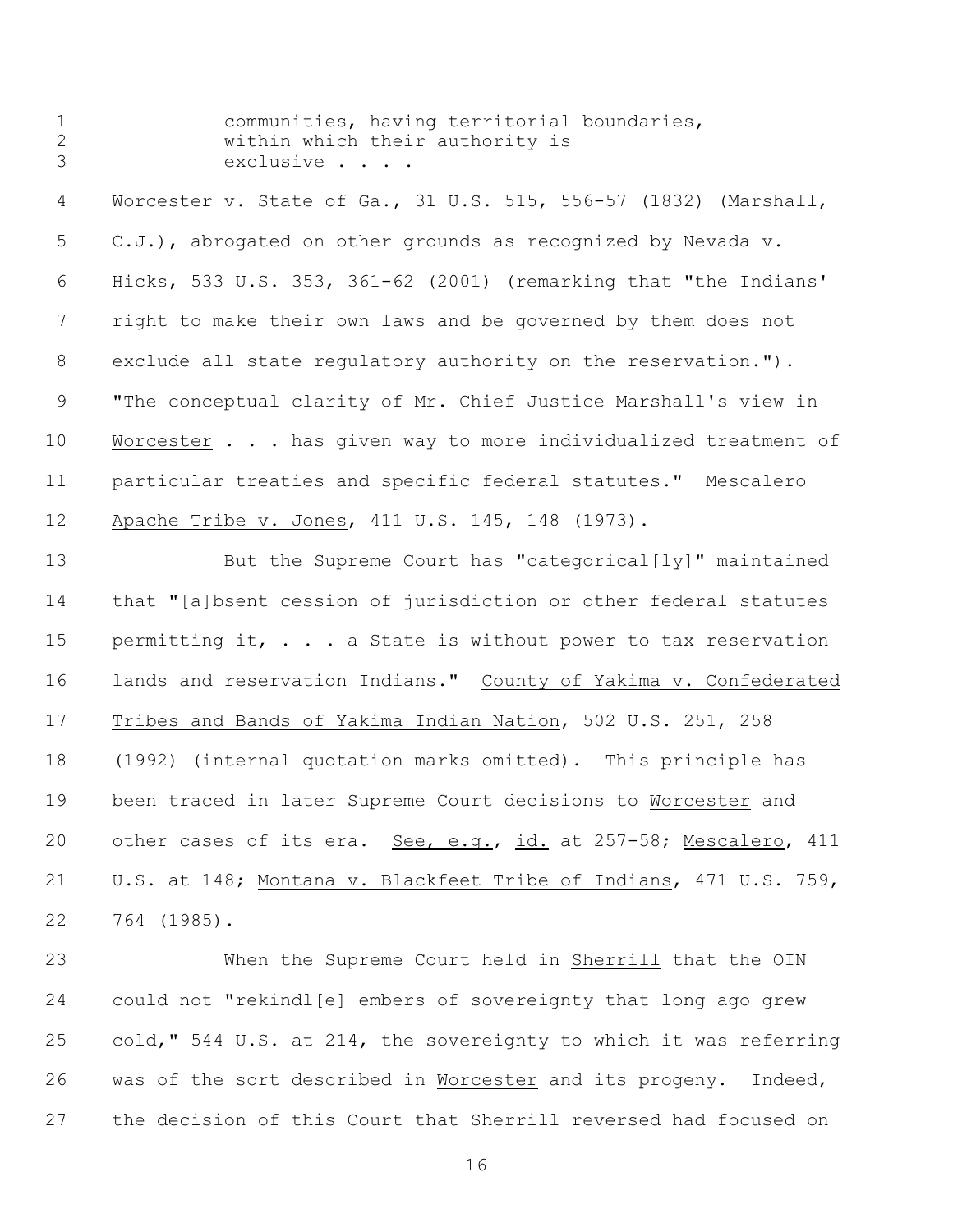this land-based "Indian sovereignty doctrine," Oneida Indian Nation of N.Y., 337 F.3d at 155 (internal quotation marks omitted), that had emerged from Worcester and other 19th century cases, see id. at 153-55. The Supreme Court applied this doctrine to the facts at hand in Sherrill when rejecting the OIN's prayer for relief.

 That doctrine is different, however, from the doctrine of tribal immunity from suit. While the tax exemption of reservation land arises from a tribe's exercise of sovereignty 10 over such land, and is therefore closely tied to the question of whether the specific parcel at issue is "Indian reservation 12 land," Cass County, Minn. v. Leech Lake Band of Chippewa Indians, 524 U.S. 103, 110 (1998), a tribe's immunity from suit is 14 independent of its lands.<sup>6</sup> See Kiowa Tribe of Okla. v. Mfg.

 $6$  Thus, we need not reach the Counties' argument that the OIN's reservation has been disestablished. Our conclusion does not depend upon it. We note, however, that the Supreme Court in Sherrill explicitly declined to resolve the question of whether the Oneida reservation had been "disestablished," thus rendering the land in question no longer part of a reservation or otherwise part of "Indian country" as defined by 18 U.S.C. § 1151. Compare Sherrill, 544 U.S. at 214 n.8 ("We resolve this case on considerations not discretely identified in the parties' briefs . . . .") with City of Sherrill, N.Y. v. Oneida Indian Nation of N.Y., 2004 WL 1835364 at \*i, 2004 U.S. S. Ct. Briefs LEXIS 492 at \*\*1 (U.S. Aug. 12, 2004) (Appellate Br. for Pet.) (stating that one of the questions presented for review was "[w]hether alleged reservation land is Indian country pursuant to 18 U.S.C. § 1151 . . . . "). Our prior holding on this question -- that "the Oneidas' reservation was not disestablished," Oneida Indian Nation of N.Y., 337 F.3d at 167 -- therefore remains the controlling law of this circuit. See, e.g., Roman v. Abrams, 822 F.2d 214, 226 (2d Cir. 1987) (deciding that remand by the Supreme Court did not disturb the precedent set by the portions of the remanded case that the Supreme Court did not reach).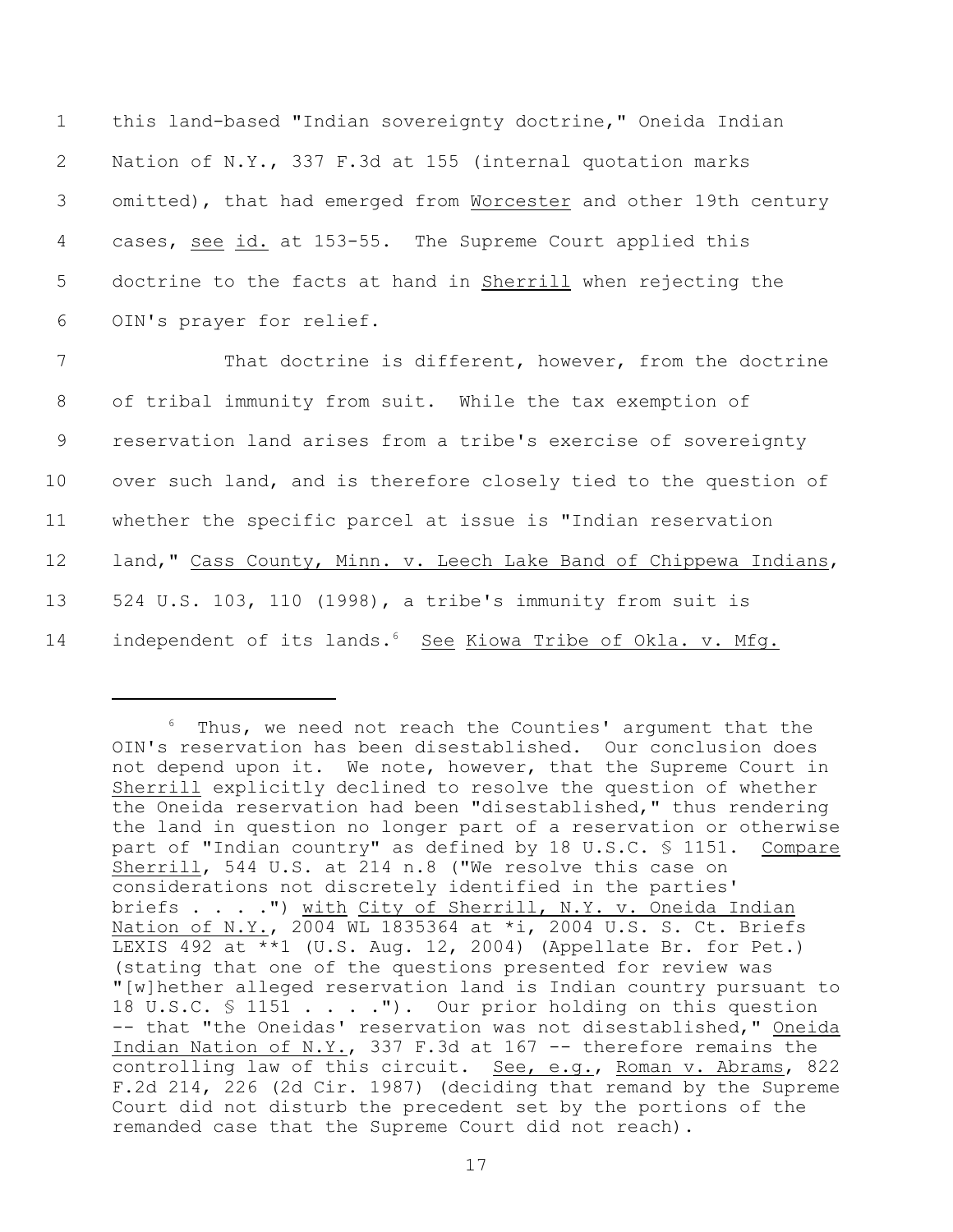Tech., Inc., 523 U.S. 751, 754 (1998) ("[O]ur cases have sustained tribal immunity from suit without drawing a distinction based on where the tribal activities occurred."). The doctrine of tribal immunity from suit has a distinctive history in the Supreme Court. As the Court explained in Kiowa: Though the doctrine of tribal immunity [from 8 suit] is settled law and controls this case, we note that it developed almost by accident. The doctrine is said by some of our own opinions to rest on the Court's opinion in 12 Turner v. United States, 248 U.S. 354 (1919). Though Turner is indeed cited as authority for the immunity, examination shows it simply does not stand for that proposition. 16 . . . . . 17 Turner's passing reference to immunity, however, did become an explicit holding that tribes had immunity from suit. We so held in 20 [United States v. U.S. Fidelity & Guar. Co.,<br>21 309 U.S. 506 (1940)], saving: "These Indian 309 U.S. 506 (1940)], saying: "These Indian Nations are exempt from suit without Congressional authorization." [Id.] at 512 (citing Turner, supra, at 358). As sovereigns or quasi sovereigns, the Indian Nations enjoyed immunity "from judicial attack" absent consent to be sued. Later cases, albeit with little analysis, 29 reiterated the doctrine. The doctrine of tribal immunity came under attack a few years ago in [Okla. Tax Comm'n 32 v. Citizen Band] Potawatomi [Indian Tribe of 33 Okla., 498 U.S. 505 (1991)] . . . . We retained the doctrine, however, on the theory that Congress had failed to abrogate it . . . . 37 [There are] considerations [that] might suggest a need to abrogate tribal immunity, at least as an overarching rule. Respondent does not ask us to repudiate the principle outright, but suggests instead that we confine it to reservations or to noncommercial activities. We decline to draw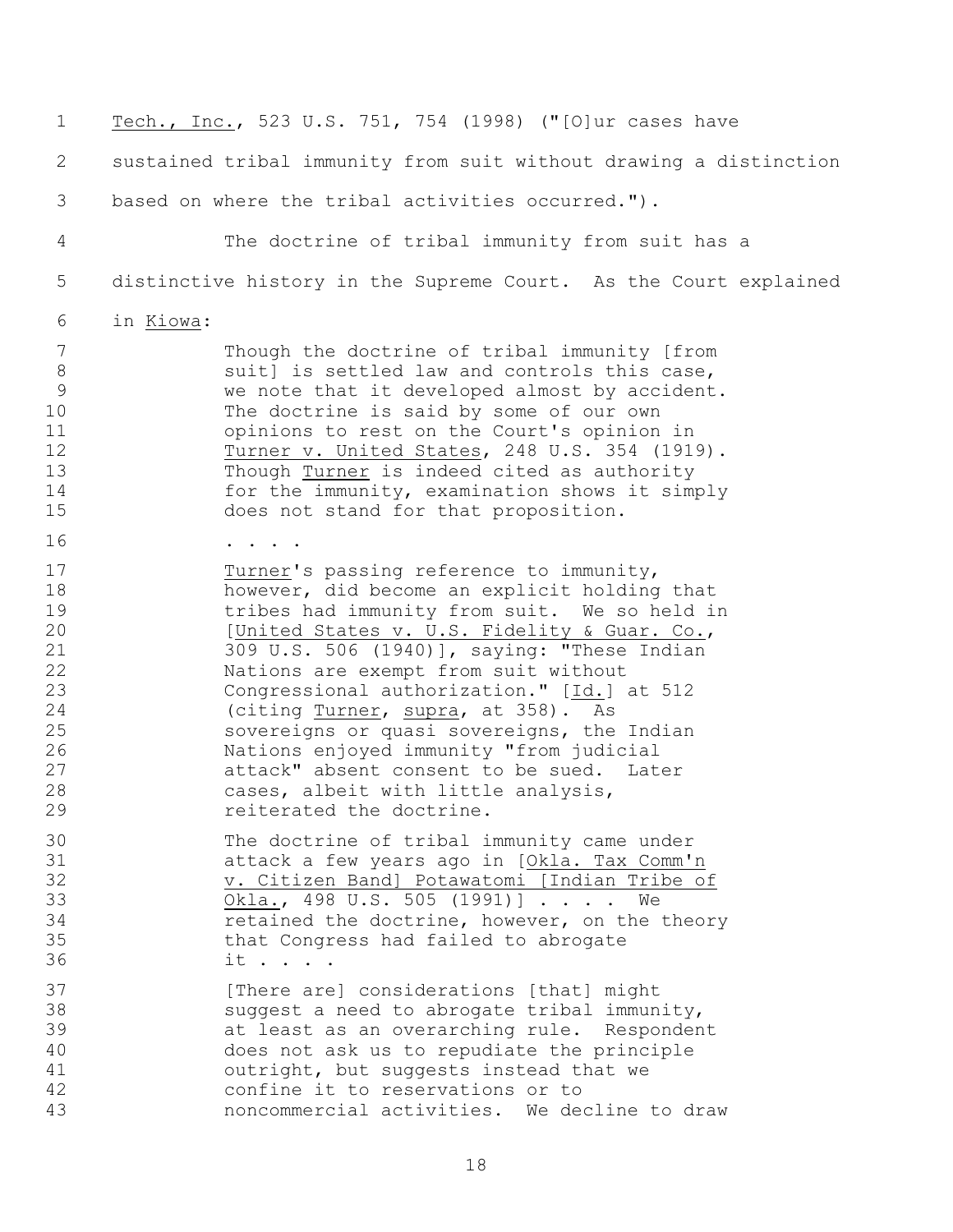| $\mathbf 1$<br>$\mathbf{2}$<br>3                                                 | this distinction in this case, as we defer to<br>the role Congress may wish to exercise in<br>this important judgment.                                                                                                                                                                                                                                                                                                                                                                                                                                                                                                                            |
|----------------------------------------------------------------------------------|---------------------------------------------------------------------------------------------------------------------------------------------------------------------------------------------------------------------------------------------------------------------------------------------------------------------------------------------------------------------------------------------------------------------------------------------------------------------------------------------------------------------------------------------------------------------------------------------------------------------------------------------------|
| $\overline{4}$<br>5<br>$\epsilon$<br>$\overline{7}$<br>8                         | Congress has acted against the background of<br>our decisions. It has restricted tribal<br>immunity from suit in limited circumstances.<br>And in other statutes it has declared an<br>intention not to alter it.                                                                                                                                                                                                                                                                                                                                                                                                                                 |
| $\mathcal{G}$                                                                    |                                                                                                                                                                                                                                                                                                                                                                                                                                                                                                                                                                                                                                                   |
| 10<br>11<br>12<br>13<br>14<br>15                                                 | Congress "has occasionally authorized limited<br>classes of suits against Indian tribes" and<br>"has always been at liberty to dispense with<br>such tribal immunity or to limit it."<br>Potawatomi, supra, at 510. It has not yet<br>done so.                                                                                                                                                                                                                                                                                                                                                                                                    |
| 16                                                                               | 523 U.S. at 756-59 (citations omitted).                                                                                                                                                                                                                                                                                                                                                                                                                                                                                                                                                                                                           |
| 17                                                                               | The Kiowa Court highlighted the separate and                                                                                                                                                                                                                                                                                                                                                                                                                                                                                                                                                                                                      |
| 18                                                                               | independent natures of the doctrines of tribal immunity from                                                                                                                                                                                                                                                                                                                                                                                                                                                                                                                                                                                      |
| 19                                                                               | taxation and other powers of the state, and tribal immunity from                                                                                                                                                                                                                                                                                                                                                                                                                                                                                                                                                                                  |
| 20                                                                               | suit that controls the case at bar:                                                                                                                                                                                                                                                                                                                                                                                                                                                                                                                                                                                                               |
| 21<br>22<br>23<br>24<br>25<br>26<br>27<br>28<br>29<br>30<br>31<br>32<br>33<br>34 | We have recognized that a State may have<br>authority to tax or regulate tribal<br>activities occurring within the State but<br>outside Indian country. To say substantive<br>state laws apply to off-reservation conduct,<br>however, is not to say that a tribe no longer<br>enjoys immunity from suit. In Potawatomi,<br>for example, we reaffirmed that while<br>Oklahoma may tax cigarette sales by a Tribe's<br>store to nonmembers, the Tribe enjoys<br>immunity from a suit to collect unpaid state<br>taxes. There is a difference between the<br>right to demand compliance with state laws<br>and the means available to enforce them. |
| 35                                                                               | Id. at 755. (citations omitted).                                                                                                                                                                                                                                                                                                                                                                                                                                                                                                                                                                                                                  |
| 36                                                                               | While the doctrine of tribal sovereign authority over                                                                                                                                                                                                                                                                                                                                                                                                                                                                                                                                                                                             |
| 37                                                                               | land has "undergone considerable evolution [in the Supreme Court]                                                                                                                                                                                                                                                                                                                                                                                                                                                                                                                                                                                 |
| 38                                                                               | in response to changed circumstances," McClanahan v. State Tax                                                                                                                                                                                                                                                                                                                                                                                                                                                                                                                                                                                    |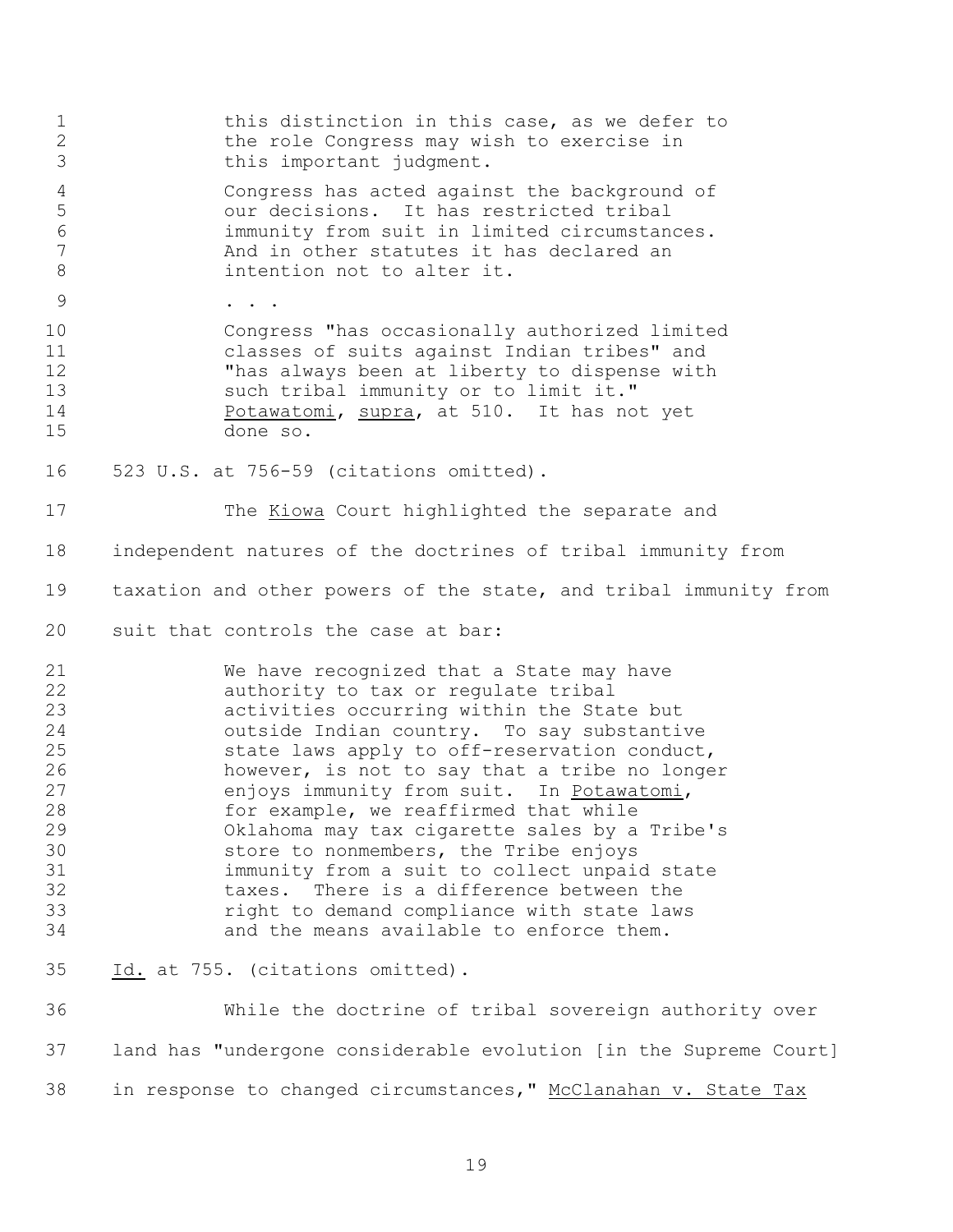Comm'n of Ariz., 411 U.S. 164, 171 (1973), the doctrine of tribal immunity from suit has not. The Kiowa Court indicated in the portion of the opinion set forth above that it looks to Congress for any such change.

 In light of this history, we do not read Sherrill as implicitly abrogating the OIN's immunity from suit. No such 7 statement of abrogation was made by the Sherrill Court, nor does the opinion call into question the Kiowa Court's approach, that any such abrogation should be left to Congress. Sherrill dealt with "the right to demand compliance with state laws." Kiowa, 523 U.S. at 755. It did not address "the means available to enforce" those laws. Id.

## B. Application to the Case at Bar

 We are left then with the rule stated in Kiowa: "As a matter of federal law, an Indian tribe is subject to suit only where Congress has authorized the suit or the tribe has waived its immunity." Id. at 754. We therefore agree with the district court that the remedy of foreclosure is not available to the Counties unless and until Congress authorizes such suits or the OIN consents to such suits. Because neither of these events has occurred, the foreclosure actions are barred by the OIN's immunity from suit.

 The Counties argue that the notion that they may tax but not foreclose is inconsistent and contradictory. To be sure, the result is reminiscent of words of the nursery rhyme:

Mother, may I go out to swim?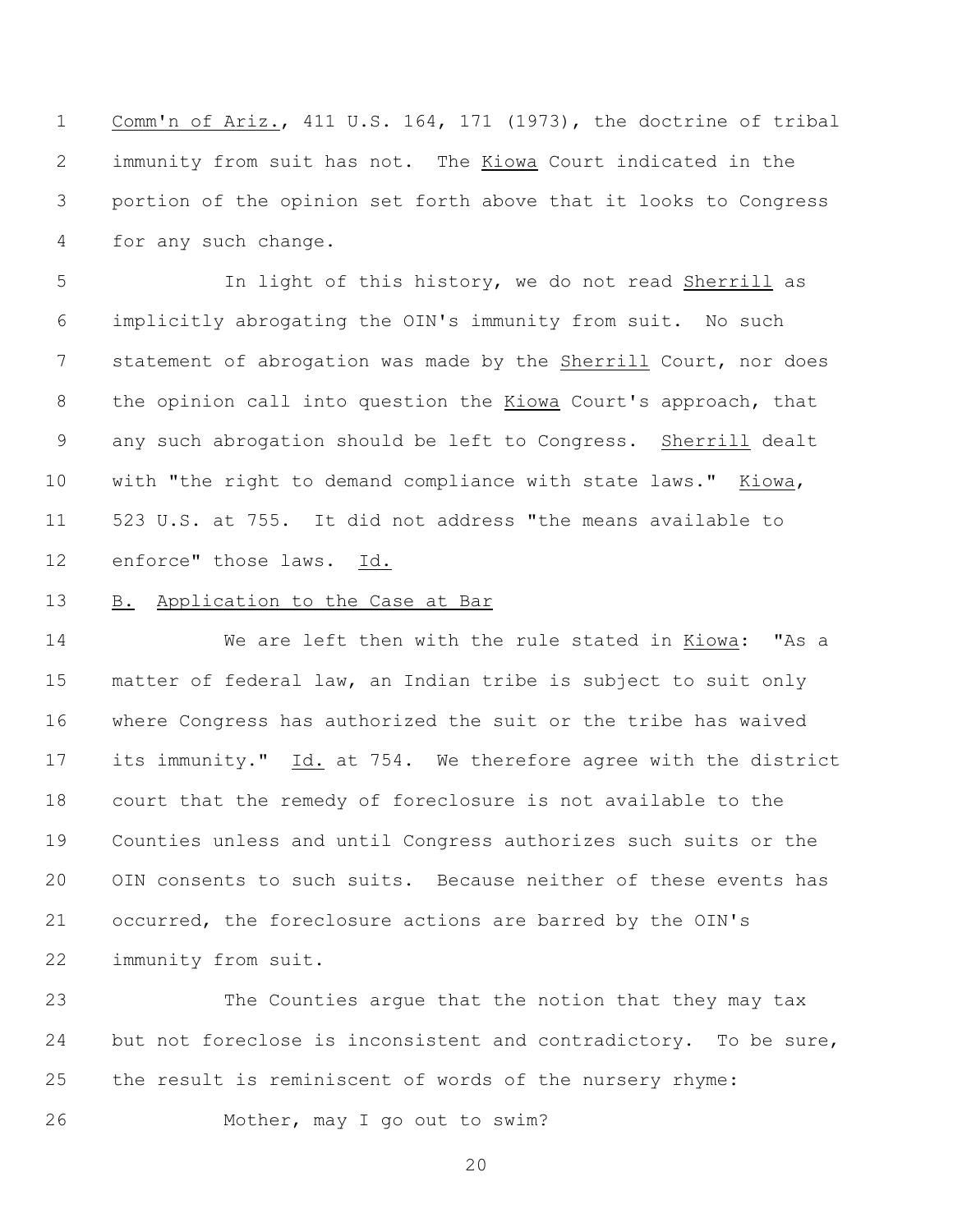| $\mathbf 1$<br>$\overline{2}$<br>3 | Yes, my darling daughter;<br>Hang your clothes on a hickory limb,<br>And don't go near the water. <sup>7</sup> |
|------------------------------------|----------------------------------------------------------------------------------------------------------------|
| 4                                  | Or, as the Counties more soberly assert, such a rule                                                           |
| 5                                  | "eviscerates" Sherrill, "making that essential right of                                                        |
| 6                                  | government [to tax properties] meaningless." Appellants' Br. at                                                |
| $7\overline{ }$                    | 51.                                                                                                            |
| 8                                  | But a similar argument was rejected by the Supreme                                                             |
| 9                                  | Court in Potawatomi. <sup>8</sup> There, the Court held that Oklahoma had                                      |
| 10                                 | the authority to tax certain cigarette sales made at the tribe's                                               |
| 11                                 | convenience store. Potawatomi, 498 U.S. at 512. The Court also                                                 |
| 12                                 | ruled that the tribe's immunity from suit prevented the state                                                  |
| 13                                 | from bringing suit to collect unpaid taxes. The Court reconciled                                               |
| 14                                 | these two rulings thus:                                                                                        |

<sup>7</sup> Quoted in, e.g., Rose Cecil O'Neill, "The Hickory Limb" (1907), available at www.gutenberg.org/files/28886/28886-8.txt (last visited Mar. 19, 2010).

 $8$  The Counties arque that a right without a remedy is meaningless. Despite Chief Justice Marshall's eloquent statement that the government of the United States cannot be called a government of laws "if the laws furnish no remedy for the violation of a vested legal right," Marbury v. Madison, 5 U.S. (1 Cranch) 137, 163 (1803), our courts often conclude that there is no remedy to vindicate the violation of a right. Consider the doctrine of qualified immunity. In cases raising the issue of qualified immunity, a state actor may have violated the plaintiff's constitutional rights, but the court nevertheless decides that the actor is entitled to qualified immunity. See, e.g., Moore v. Andreno, 505 F.3d 203 (2d Cir. 2007) (holding that plaintiff's Fourth Amendment rights were violated but that defendants were entitled to qualified immunity because that right was not clearly established). In these cases, there was a "violation of a vested legal right," but the "laws furnish no remedy." Marbury, 5 U.S. at 163.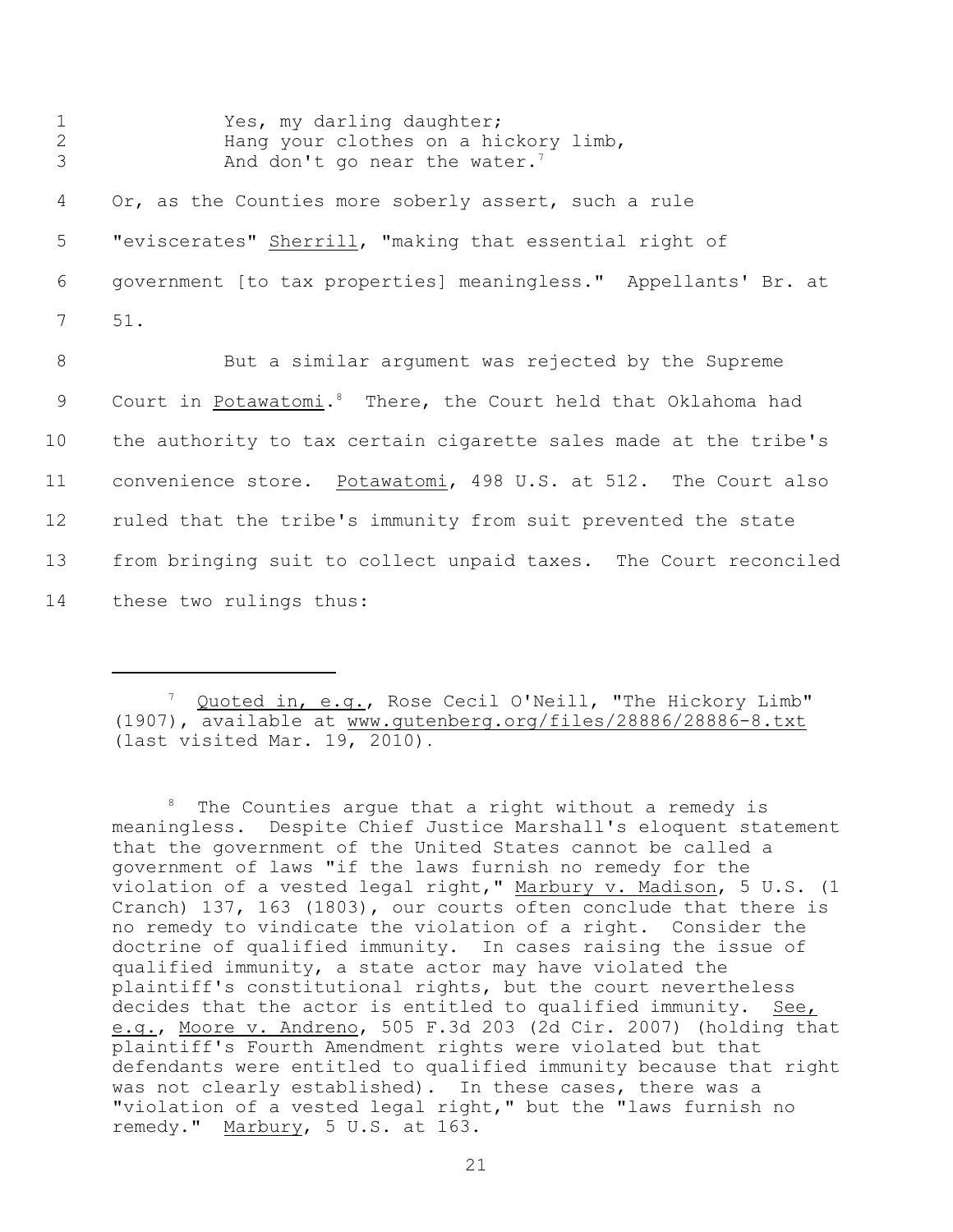Oklahoma complains that, in effect, decisions such as Moe[ v. Confederated Salish and Kootenai Tribes of Flathead Reservation, 425 U.S. 463 (1976),] and [Washington v. Confederated Tribes of] Colville 6 [Reservation, 447 U.S. 134 (1980),<br>7 (authorizing taxation in certain (authorizing taxation in certain circumstances)] give them a right without any remedy. There is no doubt that sovereign immunity bars the State from pursuing the most efficient remedy, but we are not persuaded that it lacks any adequate alternatives. We have never held that individual agents or officers of a tribe are not liable for damages in actions brought by 16 the State . . . . States may also enter into agreements with the tribes to adopt a mutually satisfactory regime for the collection of this sort of tax. And if Oklahoma and other States similarly situated find that none of these alternatives produce 22 the revenues to which they are entitled, they may of course seek appropriate legislation from Congress.

498 U.S. at 514 (citations omitted).

 Individual tribal members and tribal officers in their official capacity remain susceptible to suits for damages and injunctive relief. See Puyallup Tribe, Inc. v. Dep't of Game of State of Wash., 433 U.S. 165, 171 (1977) ("[W]hether or not the Tribe itself may be sued in a state court without its consent or that of Congress, a suit to enjoin violations of state law by individual tribal members is permissible."). They may therefore be enjoined from violations of state law. But if such enforcement mechanisms fail and if no agreement can be reached between the Counties and the OIN, the Counties' ultimate recourse will be to Congress, as we understand the Supreme Court to have instructed.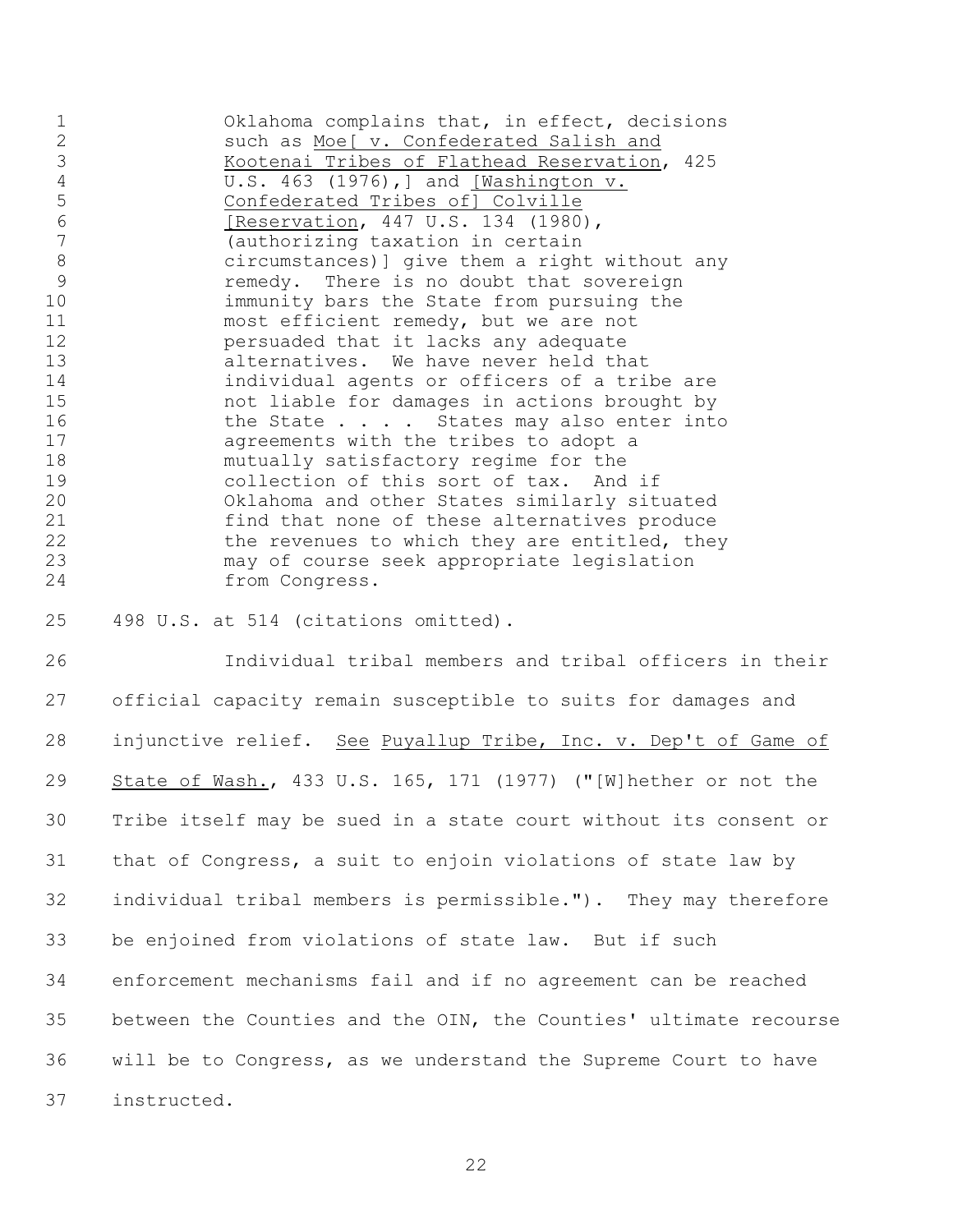Because we affirm on the ground that the foreclosure actions are barred by the OIN's sovereign immunity from suit, we need not and do not reach the other three rationales relied upon by the district court.

## III. Abstention

 The Counties argue that the district court "erred as a matter of law in refusing to abstain from interfering with the Counties' tax foreclosure process." Appellants' Br. at 105. "We evaluate a district court's determination not to abstain . . . de novo, because it implicates the court's subject matter jurisdiction." Hartford Courant Co. v. Pellegrino, 380 F.3d 83, 90 (2d Cir. 2004). We agree with the district court, see Madison County, 401 F. Supp. 2d at 225, that abstention is not appropriate here.

 The Counties' abstention argument appears to be based on 28 U.S.C. § 1341, which states that "[t]he district courts 17 shall not enjoin, suspend or restrain the assessment, levy or collection of any tax under State law where a plain, speedy and efficient remedy may be had in the courts of such State." As the Counties note, though, in Moe v. Confederated Salish and Kootenai Tribes of Flathead Reservation, 425 U.S. 463 (1976), the Supreme Court created an "exception to the general rule barring federal interference with state tax administration." Appellants' Br. at 106. The Moe Court concluded that Indian tribes should be permitted to bring federal lawsuits that the United States could have brought on a tribe's behalf as trustee -- a principle that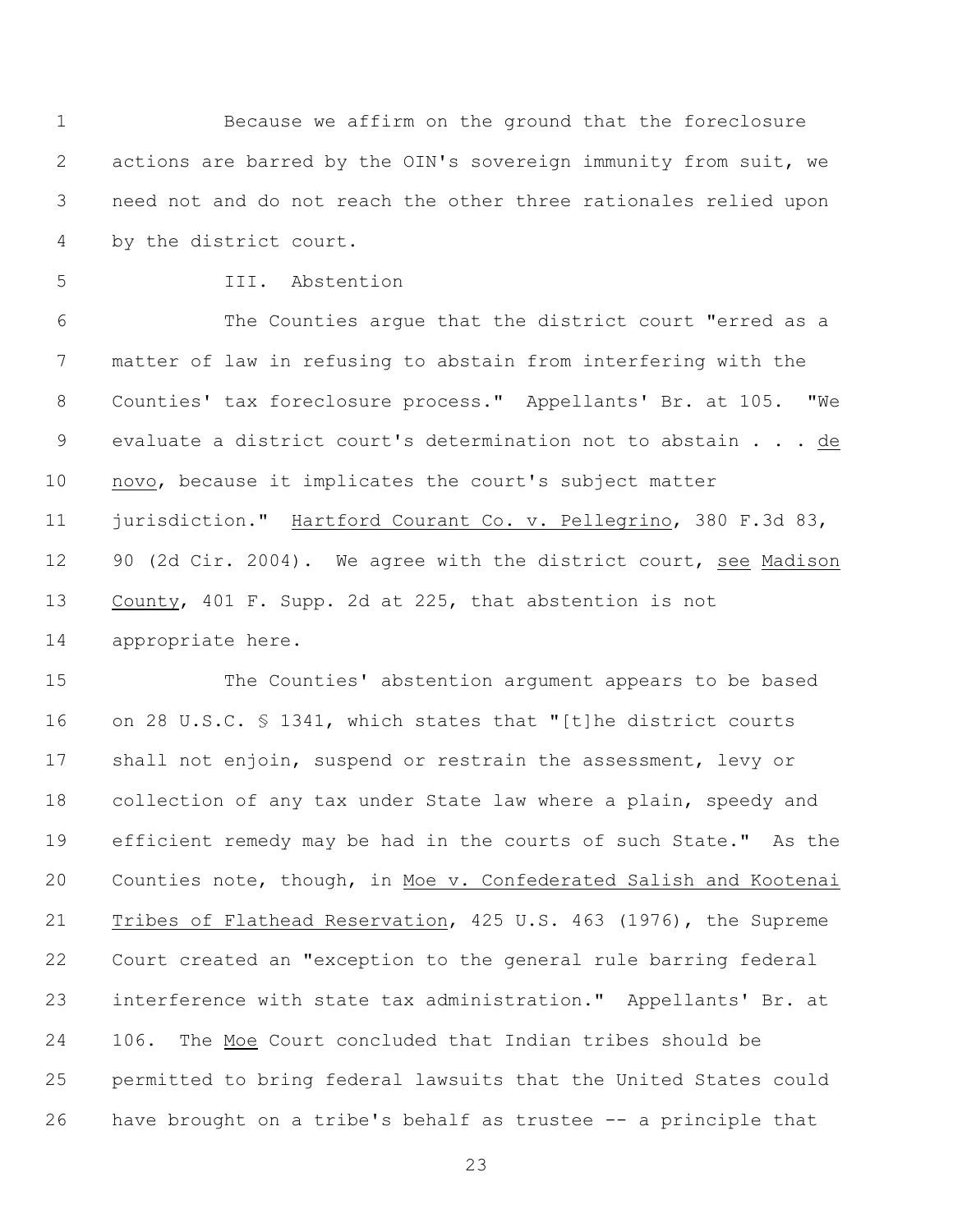the Court found expressed in the legislative history of 28 U.S.C. § 1362, which provides that "[t]he district courts shall have original jurisdiction of all civil actions, brought by any Indian tribe or band with a governing body duly recognized by the 5 Secretary of the Interior, wherein the matter in controversy arises under the Constitution, laws, or treaties of the United States." The Court decided that inasmuch as "the United States [was] not barred by § 1341 from seeking to enjoin the enforcement 9 of a state tax law, . . . the Tribe [was] not barred from doing so . . . ." Moe, 425 U.S. at 474-75 (citation omitted).

 The Counties argue that this exception is inapplicable here because "Sherrill held that local government -- and not OIN -- has full sovereignty over the land at issue." Appellants' Br. at 106. But Moe does not depend on whether a tribe has 15 sovereignty over any particular land. We perceive no reason why, because of Sherrill or otherwise, the holding of Moe should not apply to the case at bar. Accordingly, we decline to order the district court to abstain from exercising jurisdiction over this matter.

### IV. Stockbridge's Motion to Intervene

 Stockbridge appeals from the district court's denial of its motion to intervene in the Oneida County litigation as a matter of right pursuant to Federal Rule of Civil Procedure 24 24(a)(2). We review the district court's denial of a Rule 24(a)

Stockbridge does not appeal the district court's denial of its motion to intervene in the Madison County case.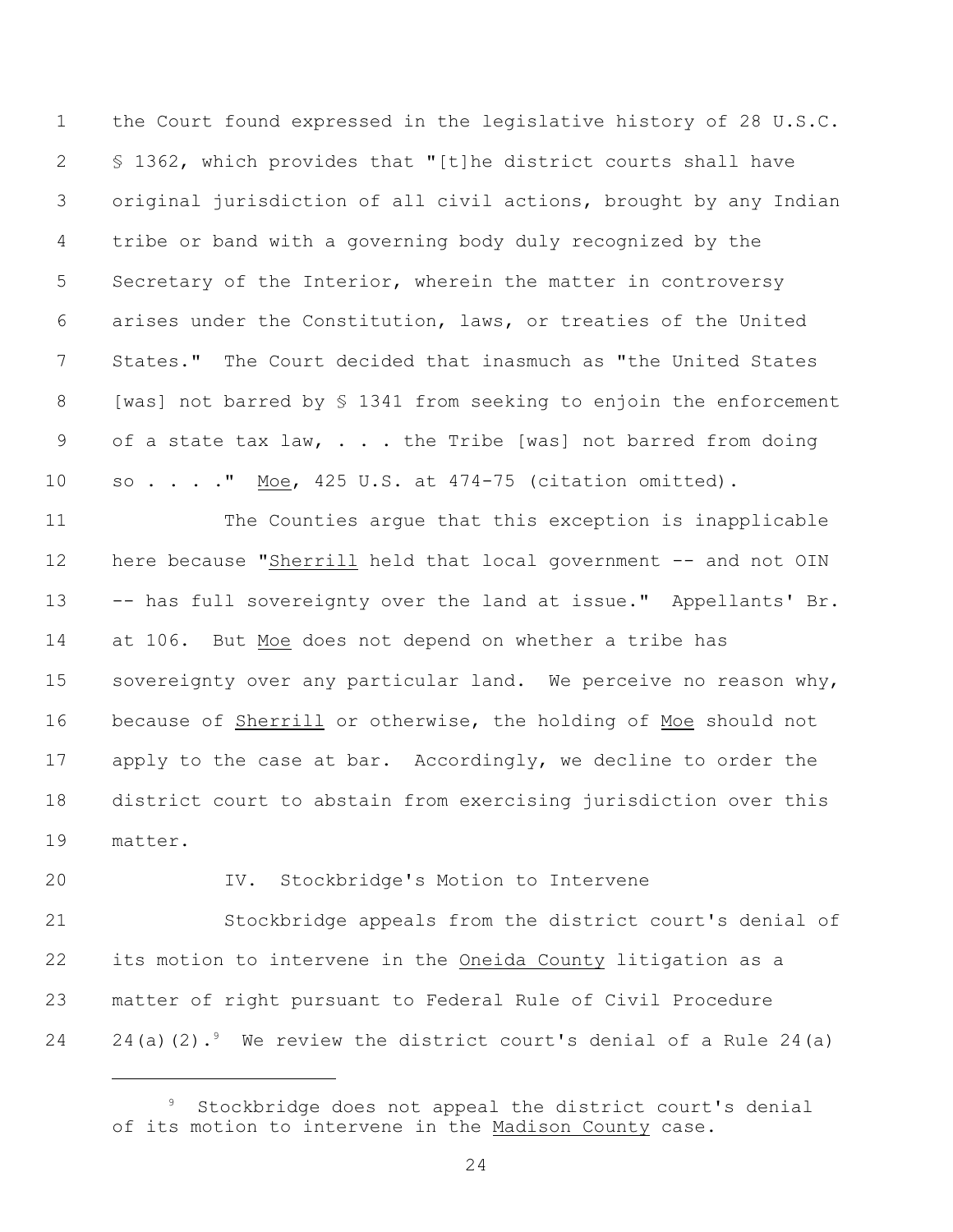1 motion for abuse of discretion. Brennan v. N.Y. City Bd. of Educ., 260 F.3d 123, 128 (2d Cir. 2001).

3 Rule 24(a)(2) states: "On timely motion, the [district] court must permit anyone to intervene who . . . claims an interest relating to the property or transaction that is the subject of the action, and is so situated that disposing of the action may as a practical matter impair or impede the movant's ability to protect its interest, unless existing parties

adequately represent that interest."

 Intervention as of right under Rule 24(a)(2) is granted when all four of the following 12 conditions are met: (1) the motion is timely; (2) the applicant asserts an interest relating to the property or transaction that is the subject of the action; (3) the applicant is so situated that without intervention, disposition of the action may, 18 as a practical matter, impair or impede the **applicant's ability to protect its interest;**  and (4) the applicant's interest is not adequately represented by the other parties.

MasterCard Int'l Inc. v. Visa Int'l Serv. Ass'n, Inc., 471 F.3d

377, 389 (2d Cir. 2006).

 Stockbridge sought to intervene for the sole purpose of seeking dismissal of this case insofar as it relates to the parcels of land that are allegedly part of the Stockbridge

Stockbridge does, however, argue as amicus curiae, see Stockbridge Br. at 11 n.4 and 40 n.10, that it was an abuse of discretion for the district court to deny Madison County's motion to file a Rule 19 motion to dismiss for failure to join an indispensable party in that case. For the reasons set forth in the Rule 24 analysis, we conclude that Stockbridge is not an indispensable party to these actions, and that the district court therefore did not abuse its discretion in denying Madison County's Rule 19 motion to dismiss.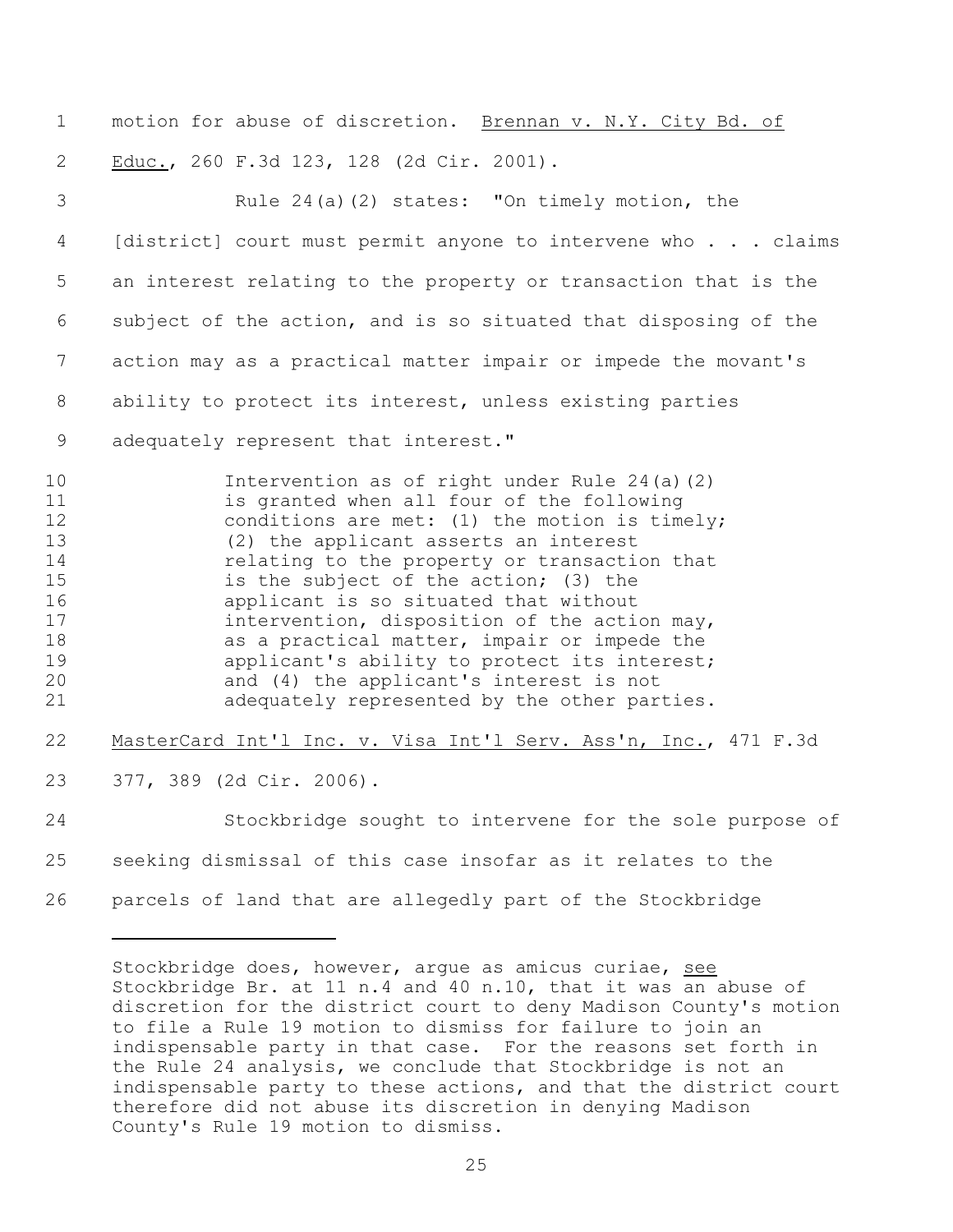reservation. The ground for dismissal that Stockbridge proposed to assert was that "Stockbridge is a necessary and indispensable party which enjoys sovereign immunity from suit and cannot be forced to join this action. In its absence, the suit cannot proceed and must be dismissed as to all Oneida County lands situated within the 1788 Stockbridge treaty reservation." Stockbridge Mot. to Intervene at 2, Oneida County, dated November 25, 2005. In other words, Stockbridge asserts that it is a required party under Federal Rule of Civil Procedure 19(a)(1), but that joinder is not feasible as a result of Stockbridge's immunity from suit, and dismissal is therefore warranted under Rule 19(b) because Stockbridge is an indispensable party under that rule.

 Rule 19(a), governing "Required Joinder of Parties," 15 and Rule 24(a)(2), covering "Intervention of Right,  $10^{\text{10}}$  under which Stockbridge asserts its claim here, "are intended to mirror each other." MasterCard, 471 F.3d at 390. Rule 19(a) requires parties to be joined if joinder is feasible and if the parties 19 are necessary to "accord complete relief among existing parties," Fed. R. Civ. P. 19(a)(1)(A), or if, under specified circumstances, disposing of the case without that party might "(i) as a practical matter impair or impede the person's ability 23 to protect the interest; or (ii) leave an existing party subject

This subsection covers such intervention other than that provided for by federal statute, which is covered by subsection (a)(1) and is not at issue here.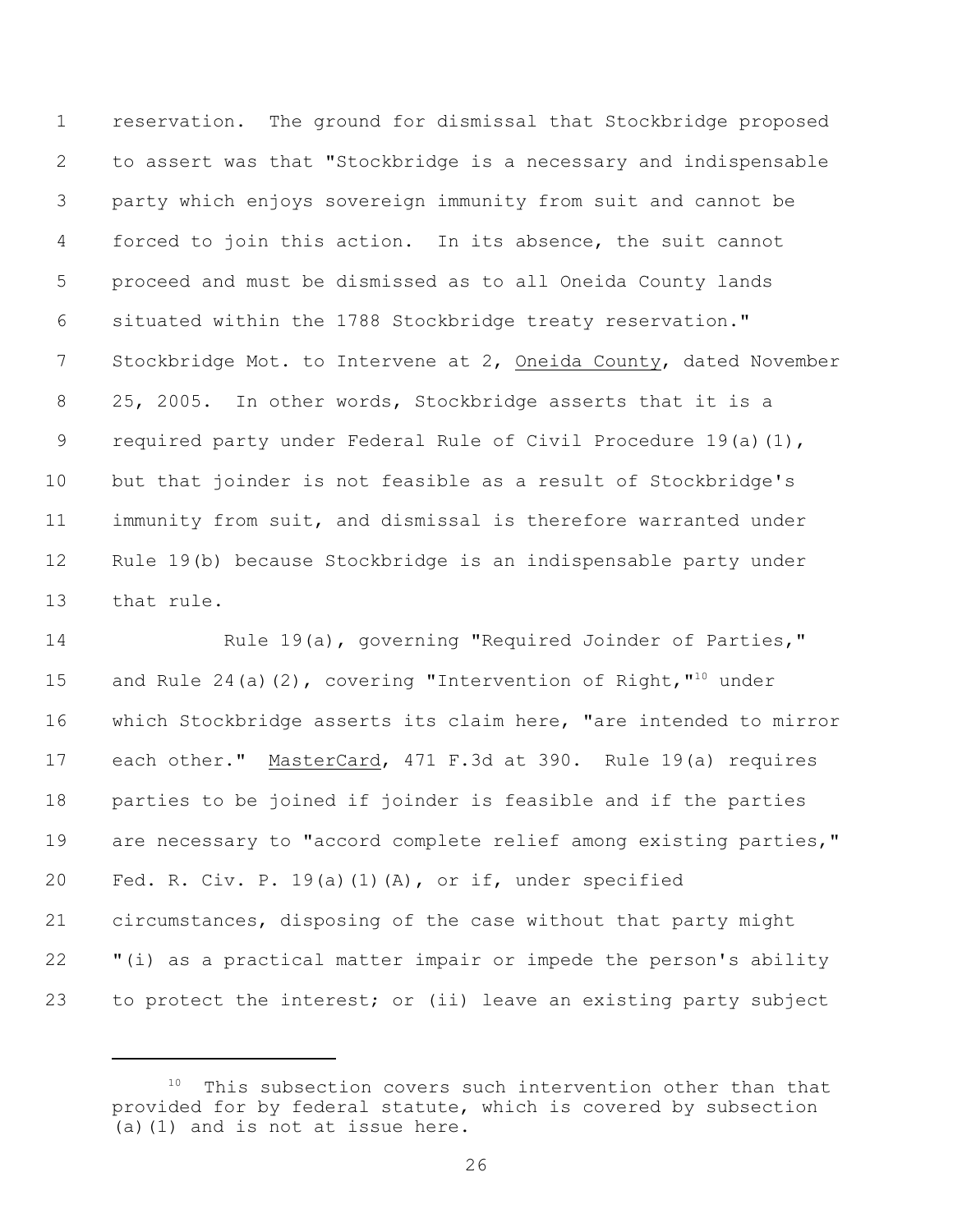to a substantial risk of incurring double, multiple, or otherwise inconsistent obligations because of the interest," Fed. R. Civ. 3 P. 19(a)(1)(B).<sup>11</sup> "[I]f a party is not 'necessary' under Rule 4 19(a), then it cannot satisfy the test for intervention as of right under Rule 24(a)(2)." MasterCard, 471 F.3d at 389. Stockbridge argues that it is a necessary party under 7 both Rule 19(a)(1)(B)(i) and (ii) because disposing of this matter in its absence might "as a practical matter impair or impede Stockbridge's ability to protect its interest" relating to the subject of the action, Stockbridge Br. at 8, and might also "leave the County subject to a substantial risk of incurring

 $11$  Federal Rule of Civil Procedure 19(a)(1) reads in its entirety:

(a) Persons Required to Be Joined if Feasible.

 (1) *Required Party*. A person who is subject to service of process and whose joinder will not deprive the court of subject-matter jurisdiction must be joined as a party if:

(A) in that person's absence, the court cannot accord complete relief among existing parties; or

(B) that person claims an interest relating to the subject of the action and is so situated that disposing of the action in the person's absence may:

- (i) as a practical matter impair or impede the person's ability to protect the interest; or
- (ii) leave an existing party subject to a substantial risk of incurring double, multiple, or otherwise inconsistent obligations because of the interest.

Id. (emphasis in original).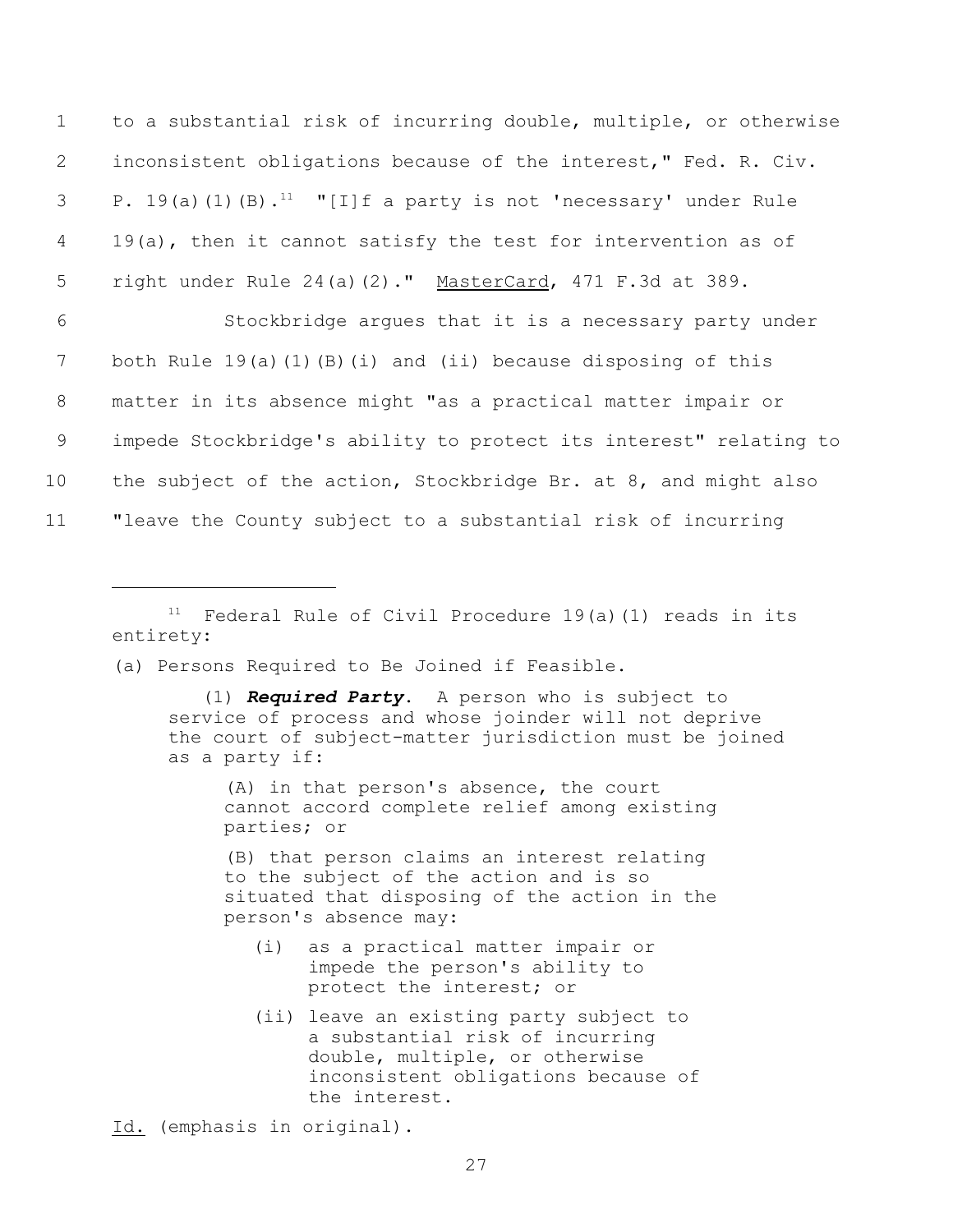double, multiple, or otherwise inconsistent obligations," id. at 2 48. $^{12}$  But under either theory, Stockbridge must first show that it "claims an interest relating to the subject of the action." Fed. R. of Civ. P. 19(a)(1)(B). As explained in MasterCard, 471 F.3d at 390, and discussed above, Rule 24 requires a similar showing if Stockbridge is to establish the ability to intervene as a matter of right.

 The district court determined that Stockbridge lacked an interest in the instant litigation and therefore denied its motion to intervene. Oneida County, 432 F. Supp. 2d at 292. We agree.

**Example 12** [F]or an interest to be cognizable under Rule 24(a)(2), it must be direct, substantial, and legally protectable. An interest that is remote from the subject matter of the proceeding, or that is contingent upon the occurrence of a sequence of events before it becomes colorable, will not satisfy the rule. 19 Brennan, 260 F.3d at 129 (citations and internal quotation marks omitted). Stockbridge's purported interest in this case stems from the fact that it is currently involved in litigation in which it is asserting that a portion of the land at issue here is

in fact part of the Stockbridge reservation. See Stockbridge-

Munsee v. State of New York, No. 3:86-CV-1140 (N.D.N.Y. Oct. 15,

Although Stockbridge includes this statutory language in its argument, it has failed to identify any possibility that a failure to join them would subject the existing parties to inconsistent obligations.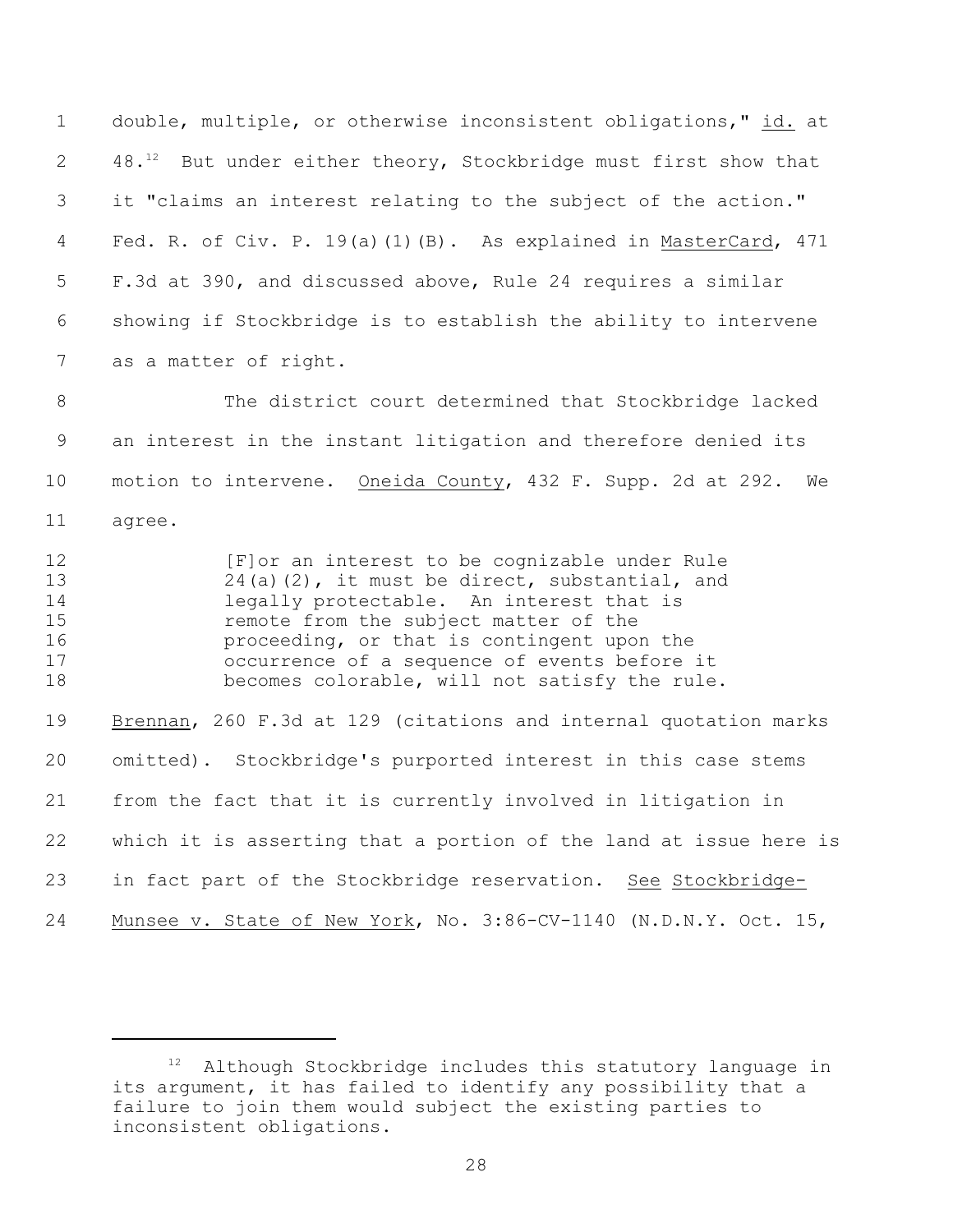1 1986).<sup>13</sup> Stockbridge is therefore concerned that the present litigation could hinder its efforts to protect its property interest in that land.

 The parties to this litigation do not, however, purport to put at issue the boundaries of the OIN's or Stockbridge's reservation. Nor, with the exception of the OIN's claims under state law, do the Tribe's arguments so much as touch on the issue of the continued existence of the reservation irrespective of its boundaries. We think that Sherrill's rejection of the "unification theory," 544 U.S. at 214, under which the OIN argued that it had "unified fee and aboriginal title and may [therefore] assert sovereign dominion over the parcels," id. at 213, has taken the question of the reservation boundaries off the table for purposes of this appeal. What is relevant now is the OIN's assertion that it is immune from suit even if it does not have sovereign control over the land in question. The Counties' contrary assertion is that they can foreclose on land owned by the OIN irrespective of whether it is now or ever was part of the tribe's reservation. Stockbridge's interest in this litigation is therefore remote at best, because these assertions are 21 unrelated to the question of reservation boundaries.<sup>14</sup>

 The OIN and both of the Counties are parties to that litigation.

The Madison County district court did refer to "[t]he properties at issue" in the litigation being "located within the [Oneida] Nation's reservation." 401 F. Supp. 2d at 231. We hardly think that this sort of comment made by a district court -- or an appellate court for that matter -- in this case,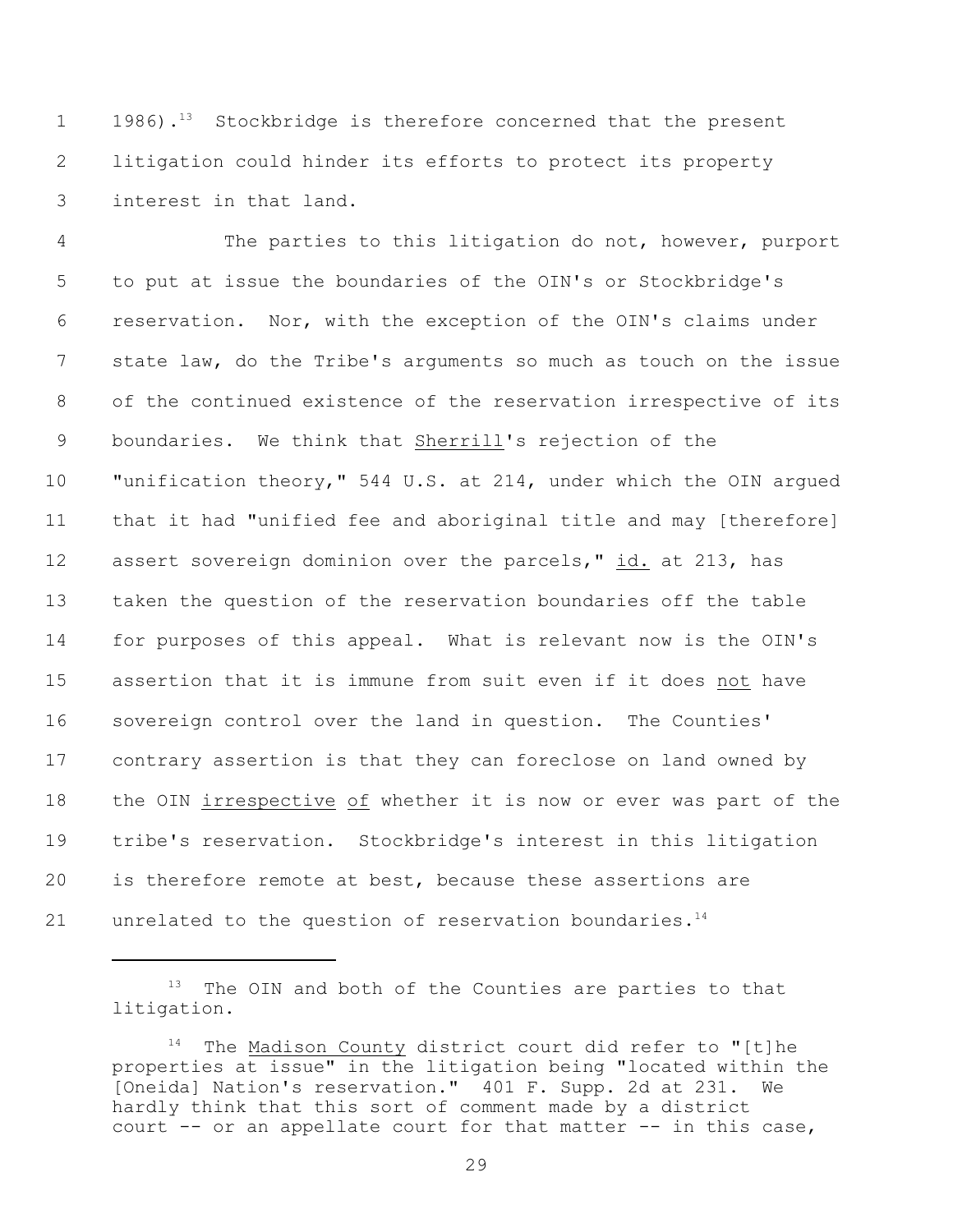|                | Finally, we note that the manner in which we decide                         |
|----------------|-----------------------------------------------------------------------------|
| 2              | this appeal also renders minimal the likelihood that Stockbridge            |
| 3 <sup>7</sup> | will be prejudiced by its failure to be allowed to intervene. <sup>15</sup> |
| $\overline{4}$ | <b>CONCLUSION</b>                                                           |
| 5              | For the foregoing reasons, we affirm the judgment of                        |
| 6              | the district court.                                                         |

where neither the issue nor a party claiming otherwise is before the court, is cause for a legitimate concern on the part of Stockbridge that its rights may be adversely affected in this litigation.

 $15$  In light of our conclusion, we need not reach the argument raised by the United States, as amicus curiae, that the appeal of the denial of the motion to intervene was not timely filed.